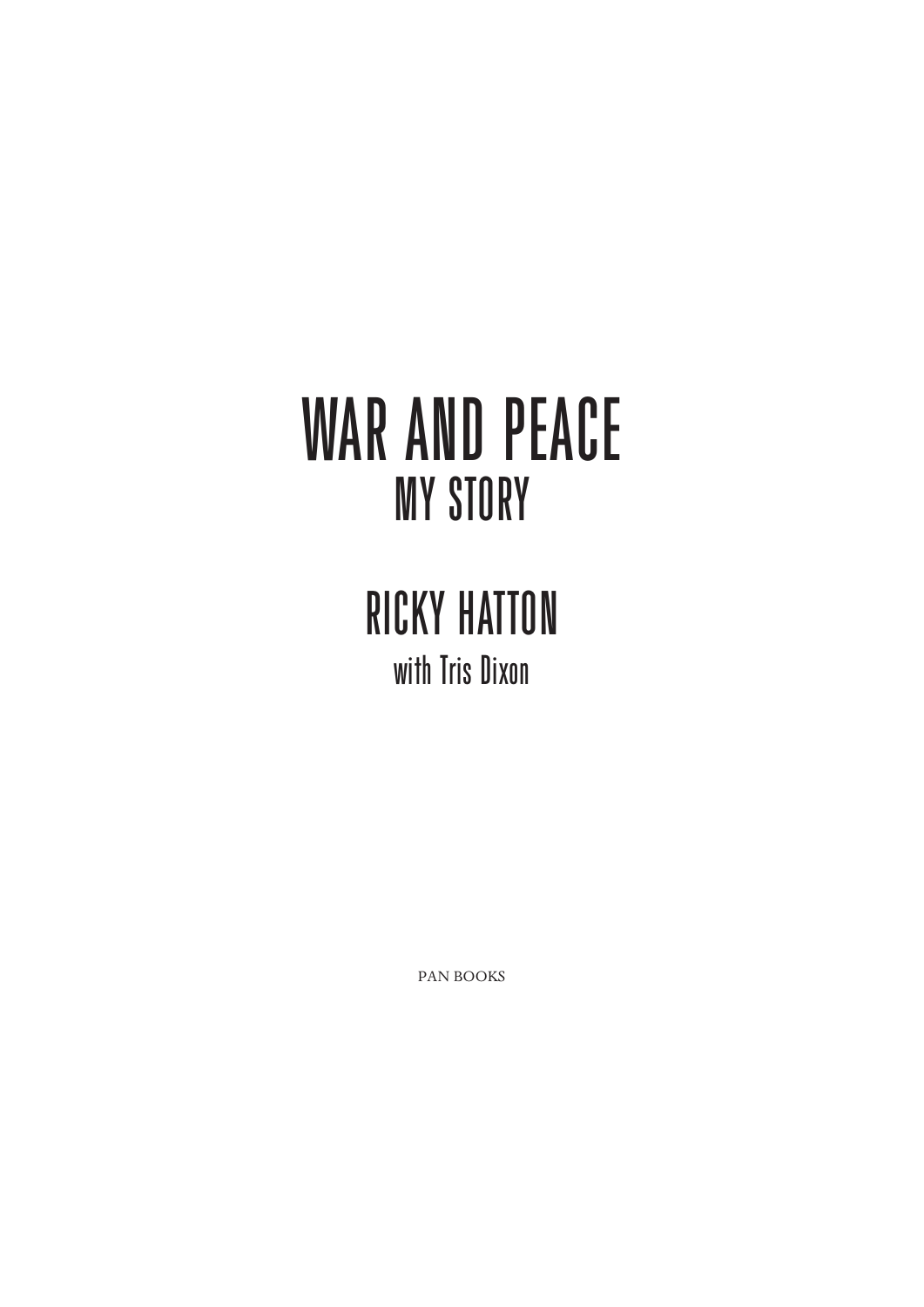### **PROLOGUE**

It was not supposed to end this way.

I was in the Manchester Arena and the fans were singing my name. That part was right, at least.

They chortled 'Walking in a Hatton Wonderland' with the same vigour and passion that they always had, and as I left the prize ring for the final time they cheered and applauded.

My face was black and blue and swelling rapidly, and I had lost for just the third time in my career.

They always say that comebacks are ill-advised but I never did listen to them much. It was my life, my career, my decision.

Although I knew it was going to be an emotional night, I could never have guessed exactly how incredible and unique it would turn out to be. You have to be a professional boxer to actually appreciate what it means to come out to a crowd of 20,000 raucous fans like that. I know you have your trainer and your team behind you, but you don't share the love with your teammates like you do in other sports; it comes all on you, only you and all at once.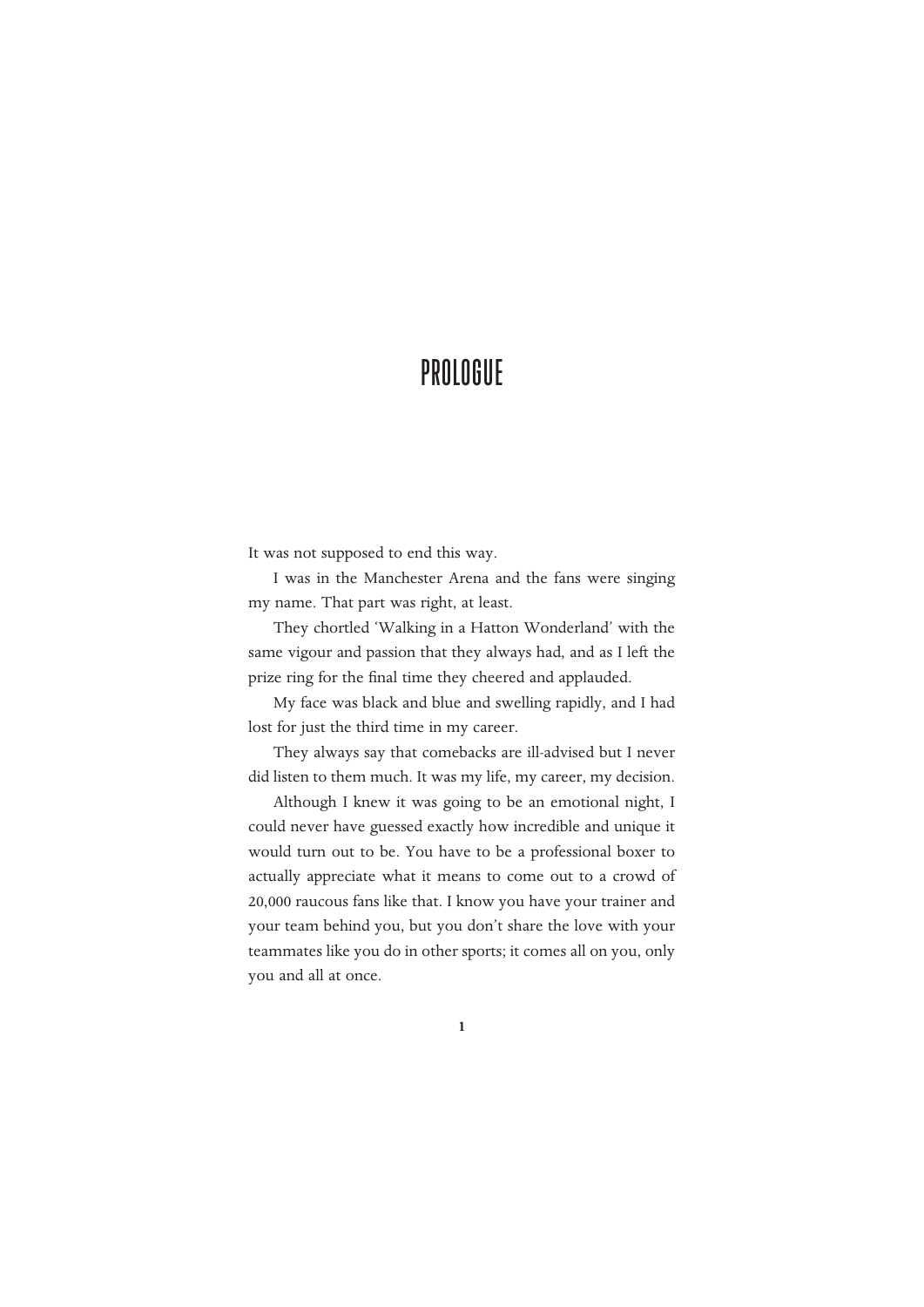There was an eruption when I stood on the stage waiting to walk to the ring, and I prepared to hold my head high as my music, 'Blue Moon', kicked in.

In that instant, I'm stood there alone and I prepare to step through the wall of noise that awaits. Walking to the ring, it's hard work. It's lonely, it's isolated, and the euphoria brought on by the roar of the crowd sinks under the pressure and feelings of dread. The place comes alive. A wave of flash bulbs blast at me and the arena spotlights shine directly into my eyes. I'm blinded but steady myself, gather my thoughts and think of my girlfriend Jennifer and my children, Campbell and Millie.

I need to hold it together. I've come so far. I can't crack now. I look into the baying masses. I bite down so hard my jaw clenches and shakes. I bang my gloves together: 'Come on, Ricky lad.' I emerge from my personal darkness and the noise begins to fill my soul while simultaneously popping in my ears.

It is deafening. There is no other way to describe it. It means more to me than it ever has done. Not too long ago I had been suicidal. I'd had knives at my wrists and I couldn't get any lower. Compare that to walking out in the Manchester Arena with all of these fans screaming for me, willing me to do well. I have come a long way – it means everything to me.

People have always asked me what my best achievement was in boxing and it was never anything to do with what I did in the ring – it was the fanbase that followed me. For somebody to have fought depression for a number of years, to hear that roar that night after more than three years away from boxing . . . I had to hold the tears back as I walked down the ramp. It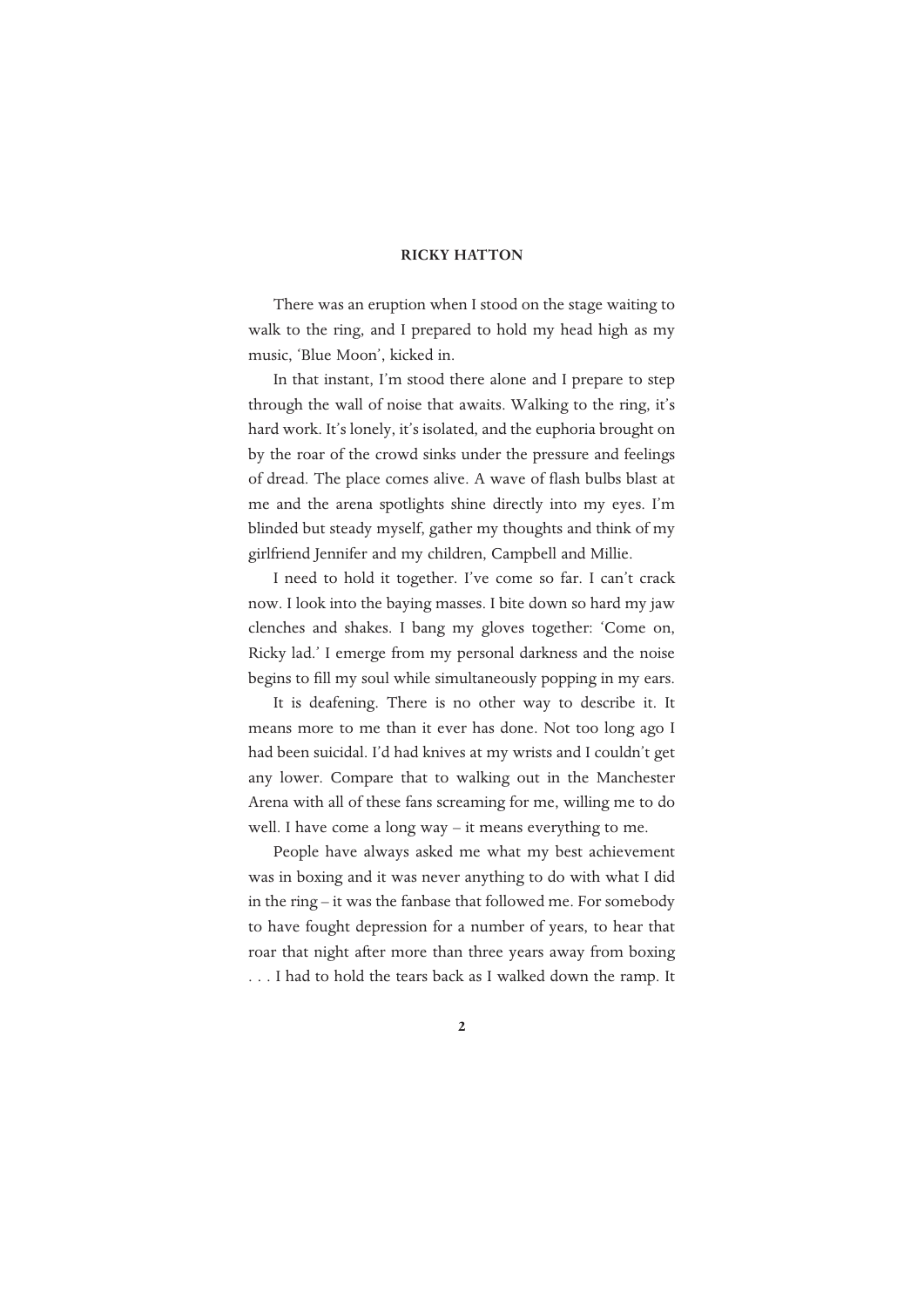sounds a little bit soppy but I just felt like dropping to my knees and saying thank you. To hear that roar one last time was more than I could have ever hoped for. I was getting teary-eyed, saying to myself, 'Come on, Ricky, keep it together. Come on, son, you can do it.'

The noise was somehow intensifying with every step I took. I began to think about all of the people I had let down. This whole fight was about redemption and making people proud of me again.

Then there was my baby girl, Millie. I didn't want her to read in the papers the rubbish my son, Campbell, had to about me and my private life. I didn't want that. I wanted her to read about how well her dad was doing. I was also thinking about my parents, who I'd barely spoken to in two years, and how I felt I'd been let down by those people who were closest to me.

When it came down to the actual fight, against a very good former world champion in Vyacheslav Senchenko, it was hard for me to try and channel my emotions and say, 'This is great, this is what it's all about.' Beforehand I just thought the world was against me and I was just going to show everyone. I had so much fury inside me, more than I did when I fought Kostya Tszyu. The fact no one thought I could beat Tszyu, that was my fury. 'I'm not just a ticket-seller,' I was thinking, 'I'll beat him.'

But this was different. National hero, getting flattened by Manny Pacquiao, then retiring, the personal problems that I had and all the rest of it . . . How I felt for Senchenko was, 'What did I do to this world to have it fucking happen to me,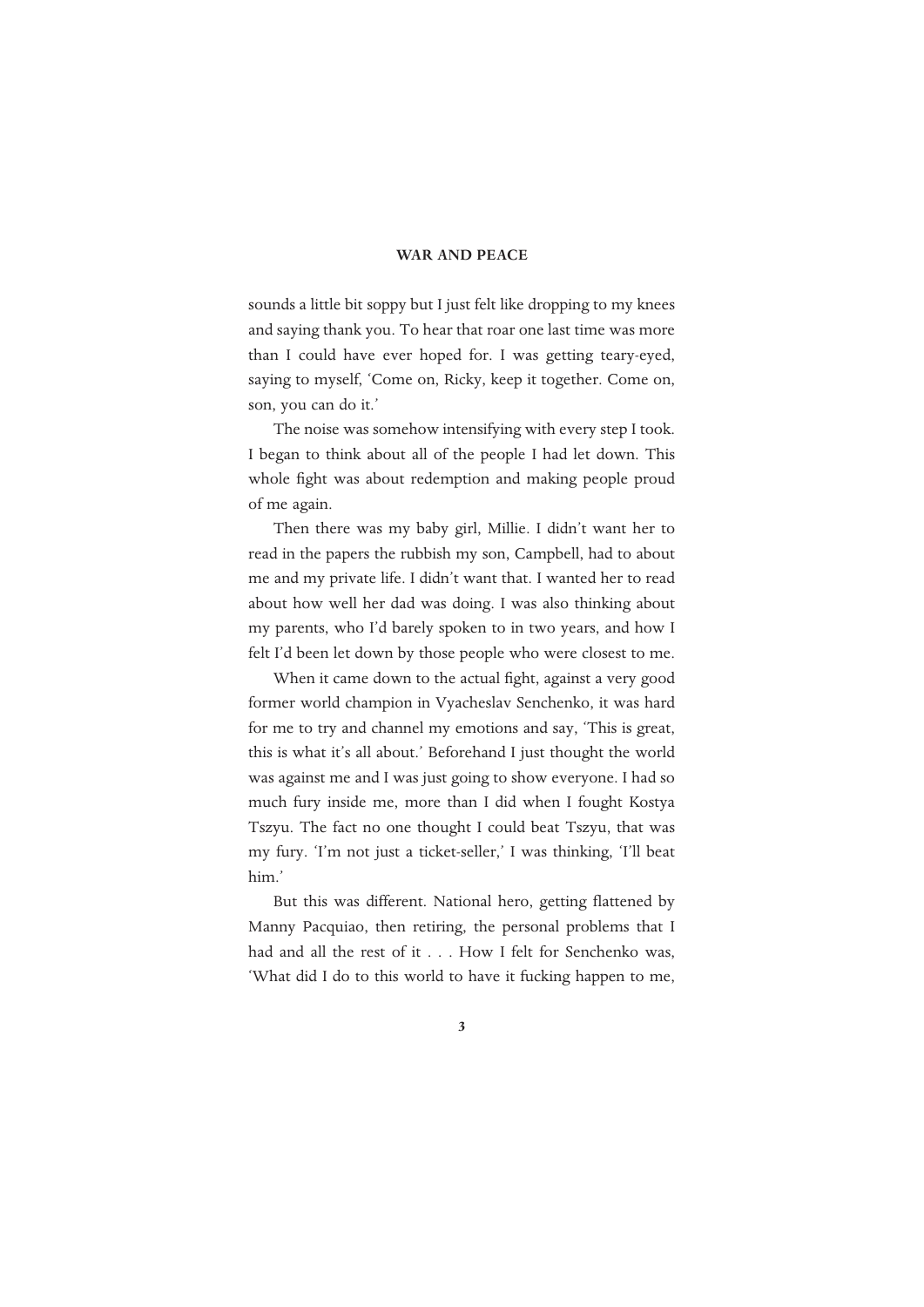this whole weight that seems to have fallen on my shoulders?' Stick it all in a ball and I thought that's what Senchenko had coming at him. 'It's going to be fucking painful for him,' I thought.

As I stood at the bottom of the ring steps, having lost fourand-a-half stone, after all the issues that I'd faced and everything I'd been through, the love the fans still had for me was incredible. It was the most emotional fight of my career, and that includes Kostya Tszyu, Floyd Mayweather and Pacquiao. That is something that will never leave me.

I could have picked an opponent I would have flattened but I didn't. I went straight in at the deep end and I wouldn't do anything differently. I've always been a hundred-per-cent man, all or nothing, and that had not changed in my time away from the ring.

There was something extra that night, too. An air of uncertainty that everyone bought into. Some would have been saying, 'Why's he coming back? He doesn't need to.' Cynics would think, 'Well, we know why he's coming back.' But even avid fans of mine would have been sat there not having a clue what was going to happen, wondering if I was going to be the same as I was at my best. Was I going to come back better or stronger? Should I really be doing this? That added to the atmosphere. No one knew what was going to happen. When I won my first world title against Kostya Tszyu it was an electric night, but it didn't compare to this.

I step under the ropes and into the ring and the crowd bursts. I have never heard a noise like it. It's gladiatorial. They

**4**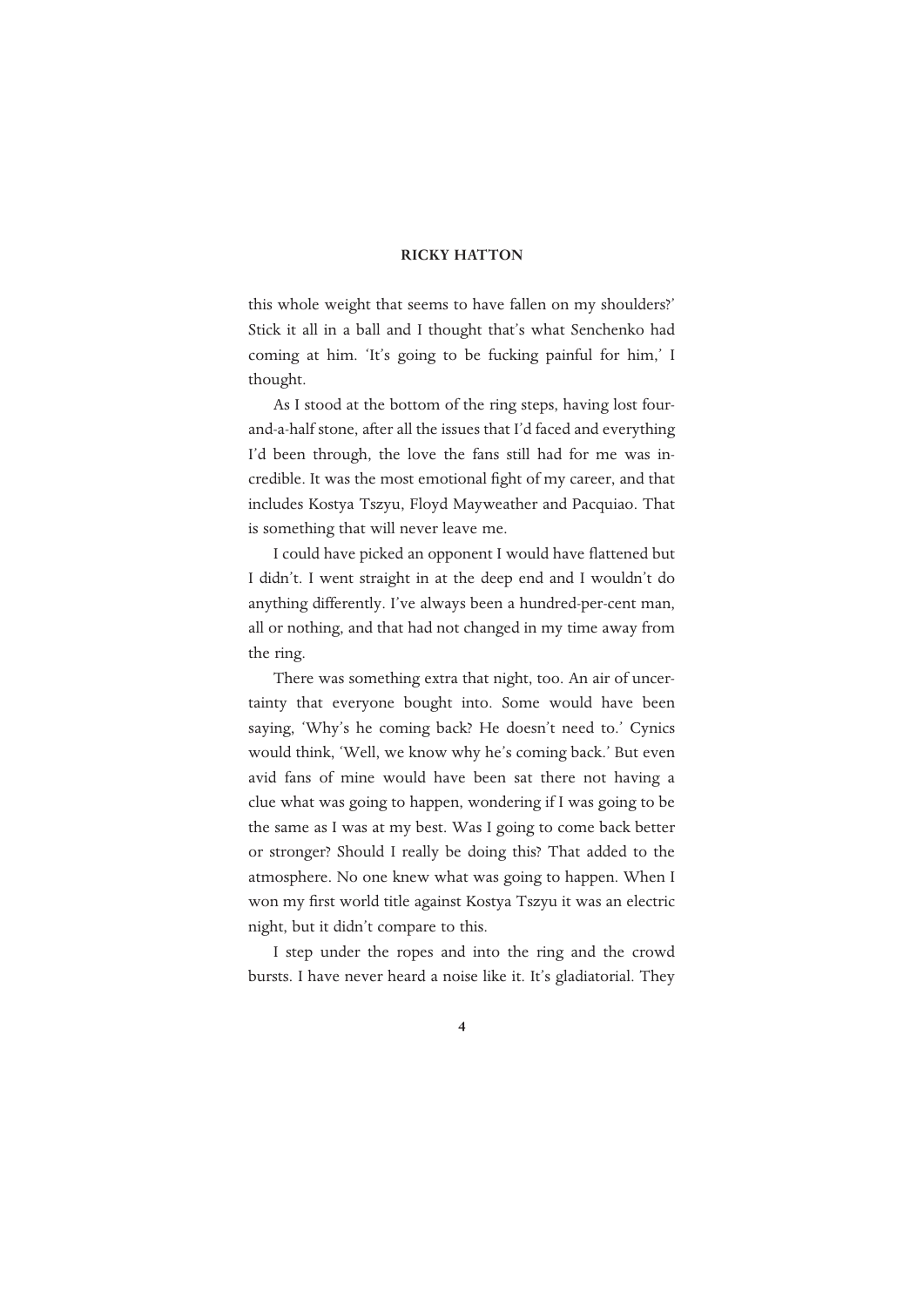want me to do well. I step onto the canvas and I can feel it shaking and vibrating under my feet with the sound. It is un believable. It is priceless. I look back out at the fans, fully embracing the bond we have always shared. I glance at Senchenko. 'You're having it tonight,' I think to myself. The fans clearly agree. He doesn't look back at me. I see individual faces in the audience. They scream and sing. Some of the fans are punching the air, pulling for me. I can feel their hopes pinned on me. They have paid a lot of money to come and watch me fight. They have come to see me win. It is what they expect.

I meet my opponent in the centre of the ring. I look at Senchenko, expressionless, hiding my nerves, disguising my anger, the fury that burns beneath and my eagerness.

The last time I had fought I had been destroyed in two rounds by Manny Pacquiao. It's all very well concentrating on the story away from the ring – redemption had been my mantra – but the last time I'd stepped between those ropes I'd been knocked out. Badly. Ultimately, it was not just the Pacquiao fight that sent me over the edge, it was an accumulation of things, but I was embarrassed about it and I had to face up to it now.

I've never said I will be the greatest fighter ever but one thing I have always been is a very proud man and I always took on the best. So as a man, it was very hard to come to terms with that knockout. I had been heartbroken last time I had been in the ring. And now there was self-doubt, too, with a lot of people asking me if my chin was going to be able to hold up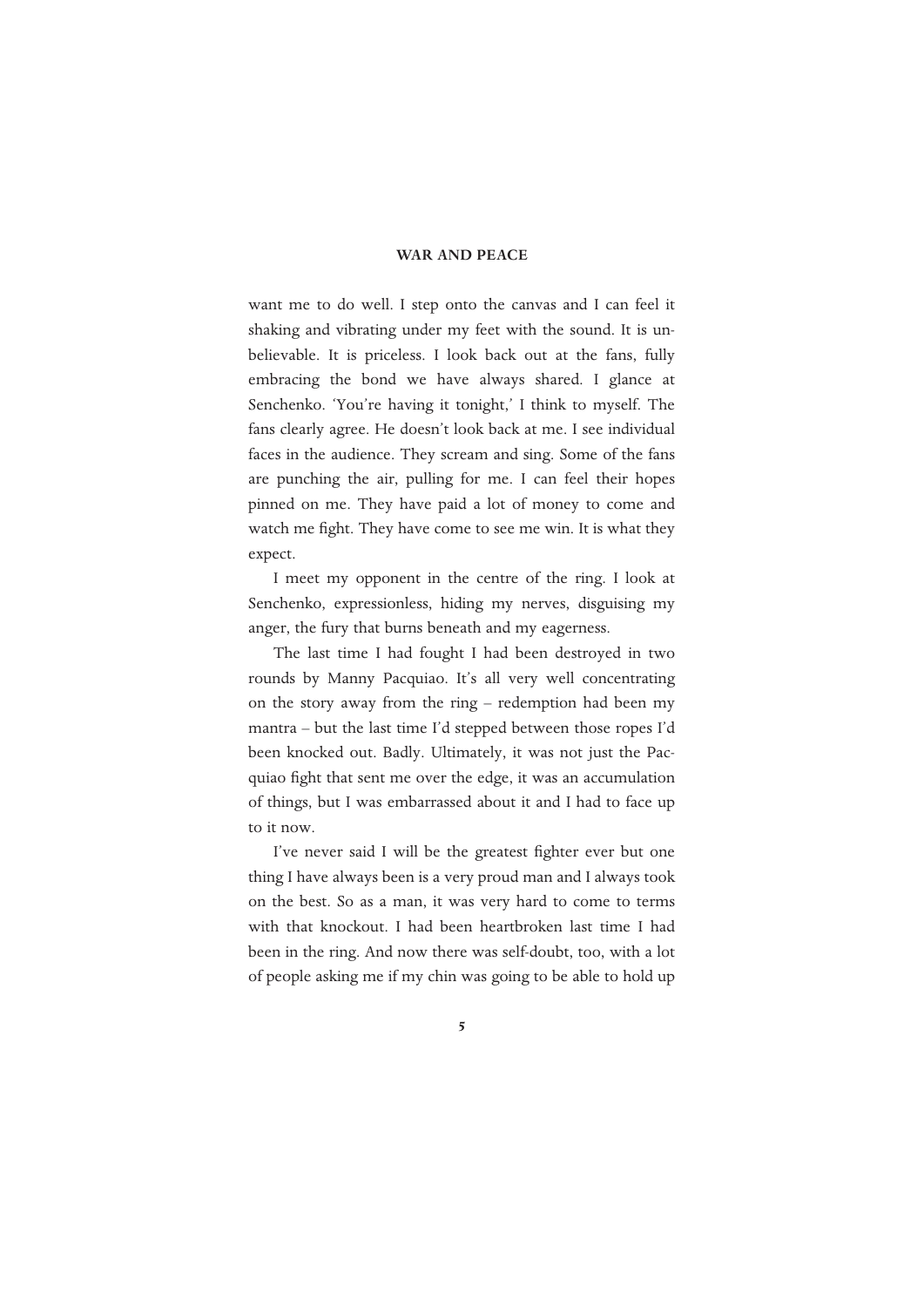to the same punches that it could before and I read somewhere that: 'This could be another blast out. He's obviously past it.'

I didn't want to make a dickhead out of myself. If I lost again like I did against Pacquiao then the fear of being a laughing stock comes into play, doesn't it?

To compound that, when I went for my boxing medical they said, 'Ricky, your blood pressure is sky high, you're half an inch away from having a heart attack.' And that was even once I got my weight down, because of all the stress from everything away from boxing. I was still having problems with my mum and dad, and the last three torrid years had been a horribly dark period for so many reasons.

My depression can be traced all the way back to the Floyd Mayweather fight in 2007, but even though I had been in training for the comeback, not drinking, doing what I needed to do, sometimes feelings don't go away. My blood pressure was through the roof and it was worrying.

Still, after eight rounds against Senchenko I think I was winning. Not everyone does, but I've watched it back and believe I was winning a close, hard scrap.

I'm a boxing historian and I have listened to old fighters who have turned round and said, 'We'll give it one more go.' And in the gym, in sparring, the padwork and the training, I was in no doubt that I was going to be better than I ever had been in my life. That's what those old fighters said, too.

I was sharp, feeling fast and me and my trainer Bob Shannon were both thinking: 'Jeez, there's not even any ring rust.' Training, though, is so different to the fight. The minute that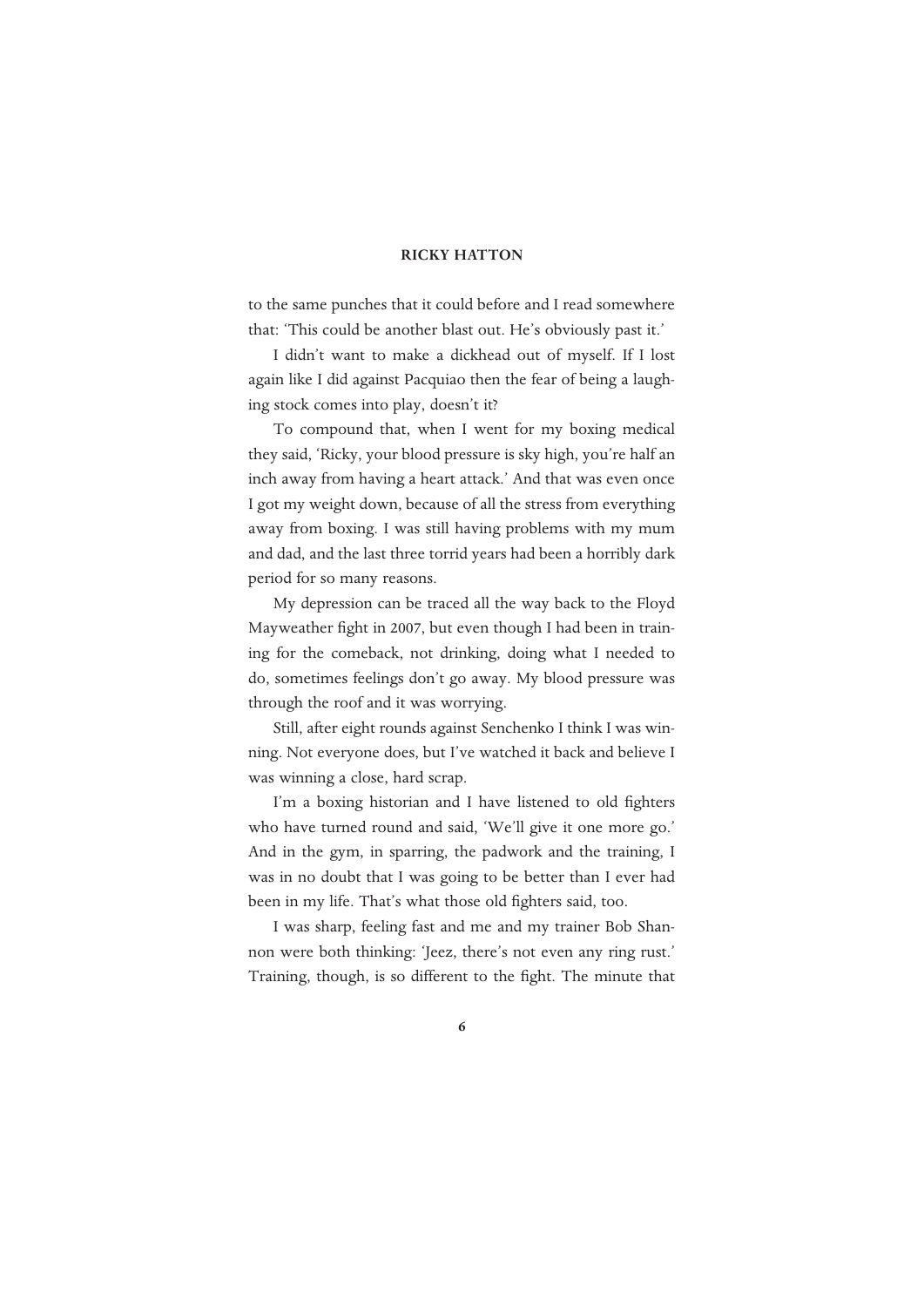bell went it was different. And after three or four rounds, I sat on my stool and thought, 'Oh Ricky. You haven't got it.' Reality set in.

Again I think of little Millie, Campbell and Jen, my new family, and so launch myself back into the fray each session, trying to make my point.

The fight gets tougher round by round. It becomes a battle and as we take turns landing heavy shots our faces begin to tell the tale of a hard fight. It's another violent story, another war. It's my forty-eighth professional contest and I've spent the best part of fifteen years dragging my body down to the right weight. I can feel all of the miles on the clock. The fighting engine doesn't fire like it used to. It splutters; stops and starts. That's how I'm fighting. It is not fluid and it's becoming painful as he starts to land long, raking blows that crunch into my face and pump my head back, jolting it so I can hear audible gasps from my crowd. That is never a good sound.

I walk back to my corner after each round and glance down to the middle seats of the front row at ringside. For every fight previously, Mum and Dad have been there, willing me to do well. They aren't there. Their seats are taken and it reminds me of the heartache away from the ring.

Jen is there, Campbell is at home and Jen's mum and dad have baby Millie. Former world champions need babysitters, too. But it just doesn't feel the same, emotionally or physically. Everything is different.

In the ring I wasn't quite getting out of the way quickly enough. I wasn't quite moving my feet away correctly; when I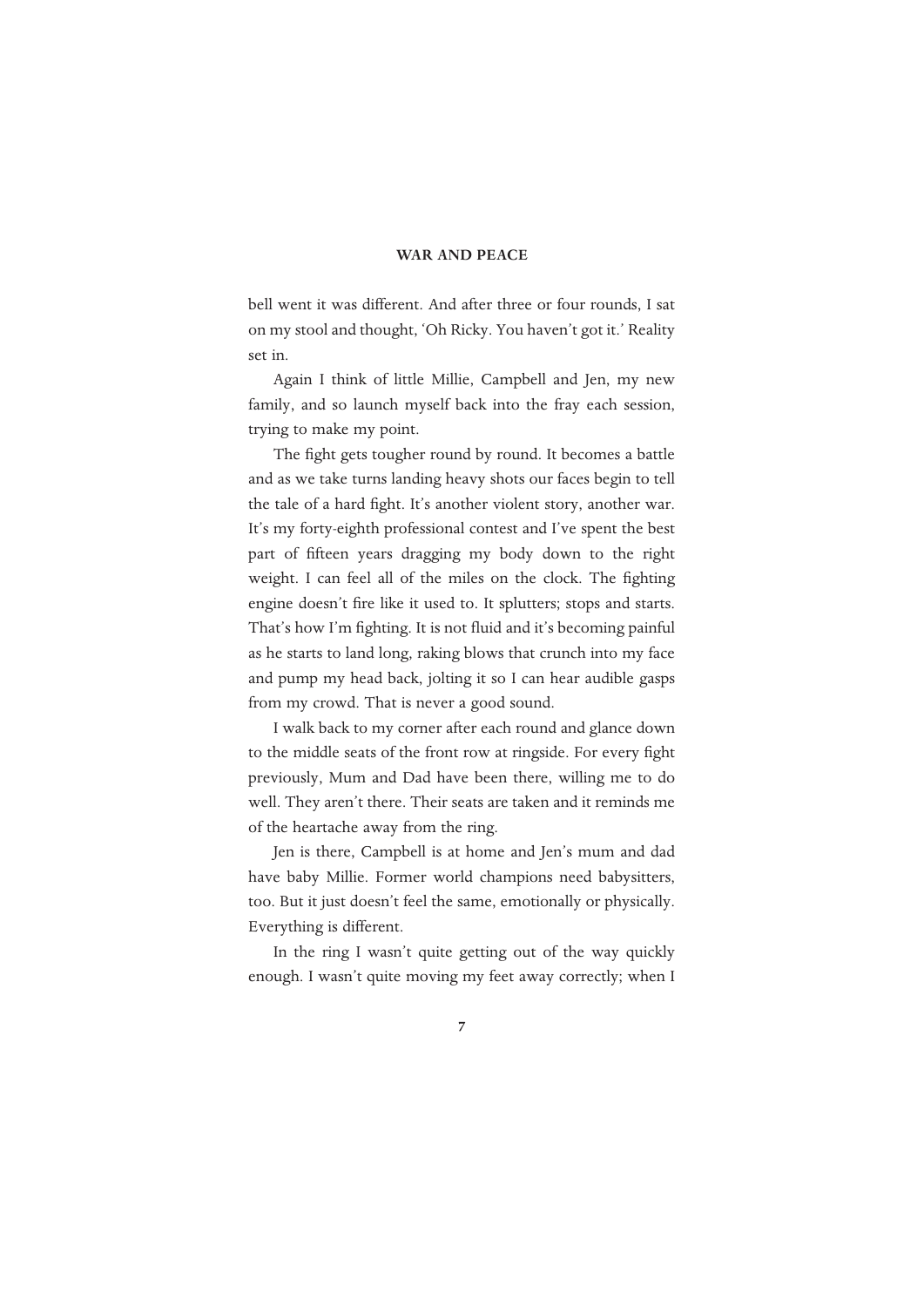was throwing punches some of them were just missing by fractions and it was the little things like that. It wasn't like it used to be. The timing, the movement. They weren't there. So you knuckle down and try to go through with it. And you force it because it's not coming naturally. And then that works against you. I thought, 'If I haven't got it, let's just get to the final bell. Let's just get the win and do what we've got to do.'

Then, in round nine, he got me with a body shot. A left hand crunched into my side.

It is a sickening, painful shot that captures my breath. I'm drowned of oxygen and drop to my knees. The pain in my side is severe and it bends me at the waist. I try to breathe in, at first through my nose, then through my mouth. But I can't draw breath. I can't breathe. When you get hit on the chin you can get up, shake it off, but they always say you can never shake a body shot off and when I fall I can hear referee Victor Loughlin counting: '. . . two, three . . .'.

I'm still trying to take breaths, thinking I'm going to rise at eight. I can actually feel the crowd willing me to get up.

Victor's count gets to '... four, five ...' and I can hear the crowd really shouting for me. 'Come on.' My nose is not able to bring any air inside. Then it is '. . . six, seven . . .' and it's even louder. Now they're pleading with me. 'Come on, Ricky. Get up. Get up.'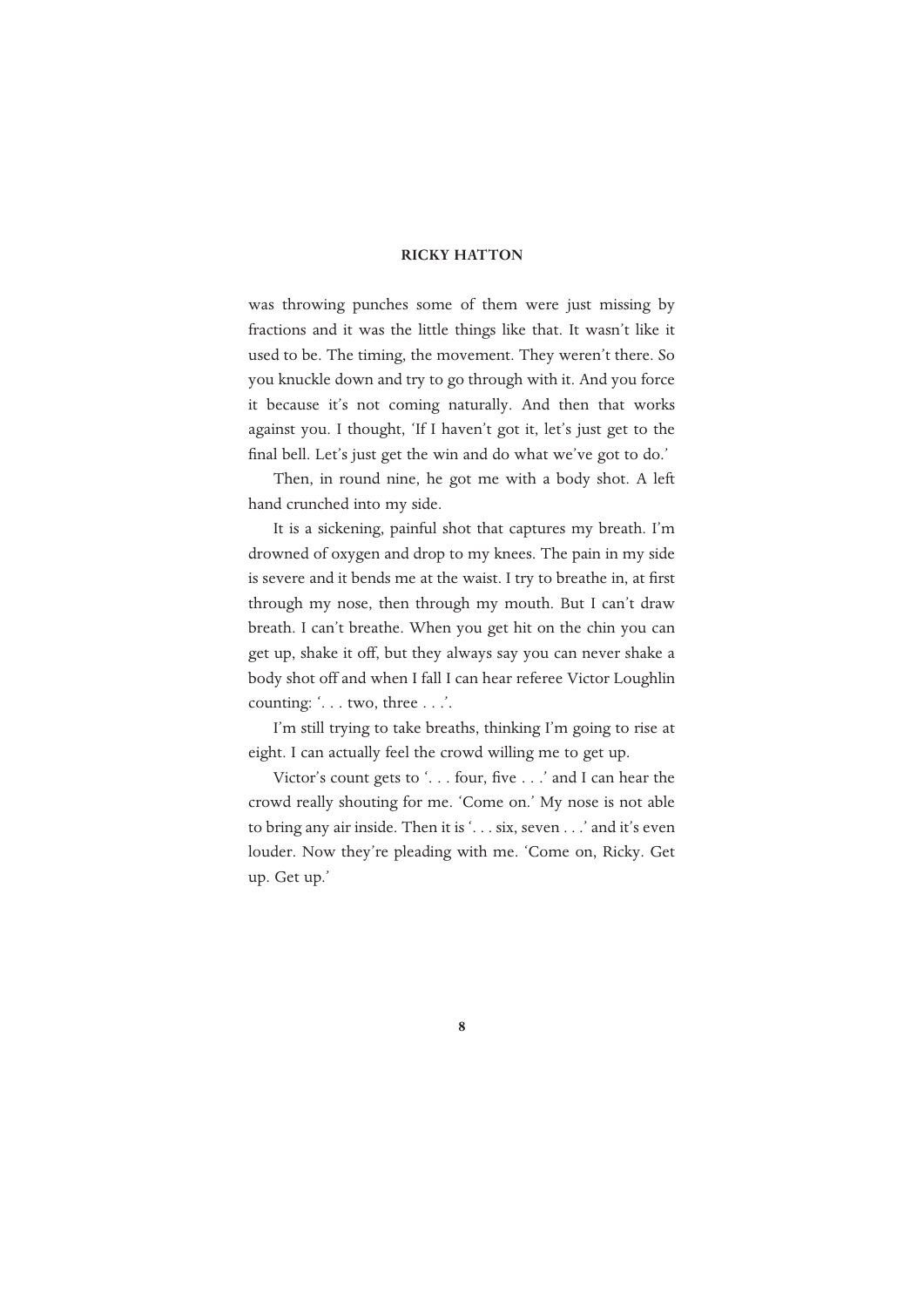## CHAPTER 1 In the Beginning

They called him Spider Hatton. His first name was Richard, too, but he was my great uncle. We have pictures of him dating back to the 1920s and he had a cherubic appearance about him, like he was too polite to wear boxing gloves. Yet by all accounts he could pack a punch and was a prominent figure on the Manchester fight scene. He was a throwback and apparently pretty good.

My family only found that out when we looked into it after I started boxing, because we didn't know where my talent came from. No one in my immediate family had ever boxed before. My dad, Ray, had played football for Manchester City, my grandad had played for City's B team before the war; so when I took to boxing like a duck to water it had us all baffled. We went back through the family tree and found where I got it from – Spider Hatton, the bare-knuckle fighter. I suppose bare-knuckle would have been right up my street, wouldn't it? He was actually my grandfather's brother, but my grandmother's father, Daniel, was also handy with his fists on the bare-knuckle circuit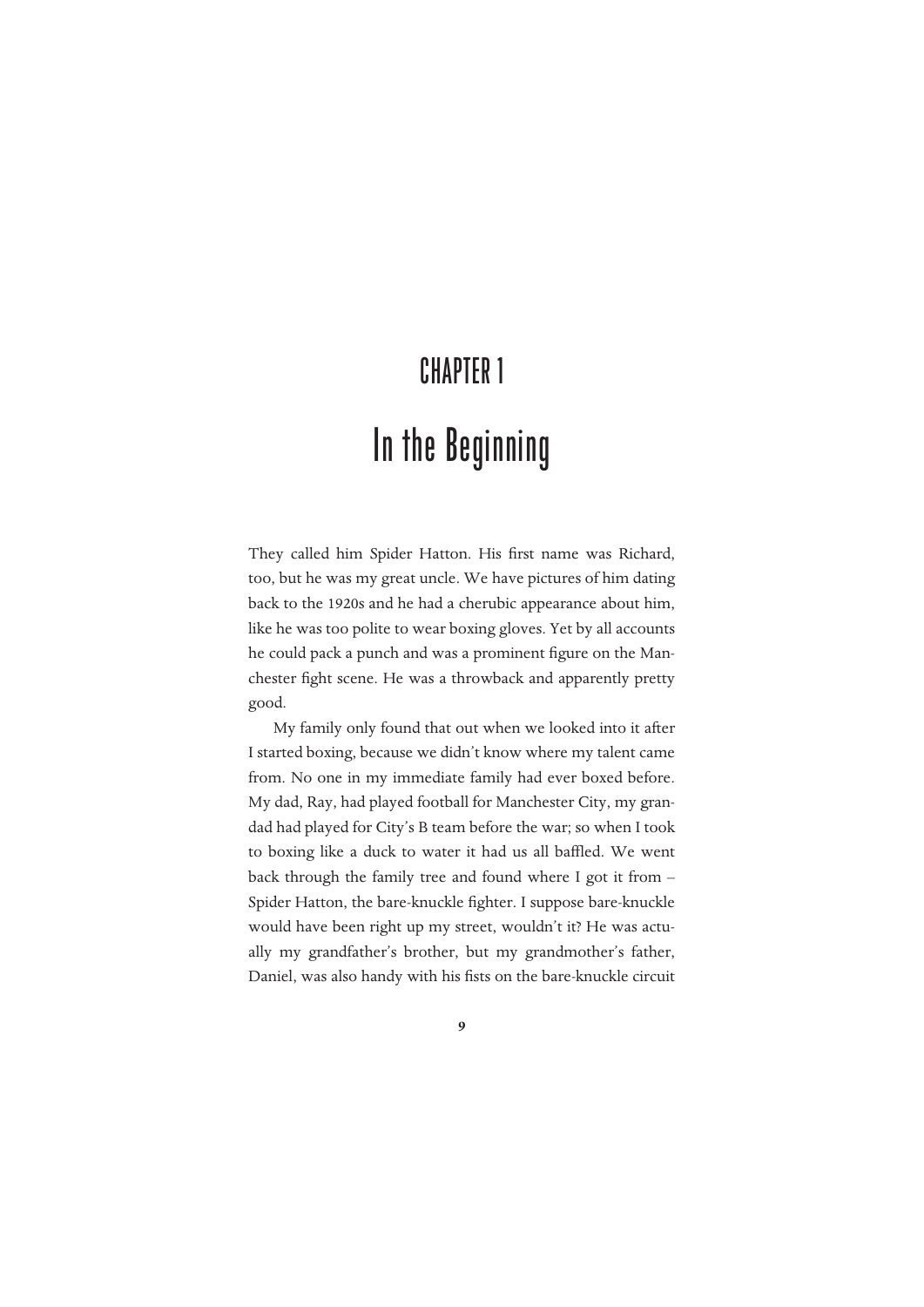in Ireland. As with most things in this sport, reputations give birth to legends, and they said that Eileen Slattery's husband Daniel – my great-grandfather – was one of the best.

I wasn't drawn to boxing when I was really young. My dad always had public houses and my mum, Carol, worked in a clothes shop in Hyde before she took on a carpet stall at Glossop market when one of my uncles died. But then I saw, and was amazed by, Bruce Lee on TV and wanted to be like him. You can guarantee that when *Rocky* comes on the TV every amateur gym is packed to the rafters the following night. Well, that's what it was like with Bruce Lee. I absolutely loved his films and so started kick-boxing. I did all right with it; I was only seven or eight and was as game as they come, but with me being short and stocky you could see my talent was with my fists and not my feet. I couldn't get near my opponents and the taller ones were kicking my teeth in. The coach said that because I was giving away so much height and reach I should give boxing a try, so I walked over the road to the Louvolite Boxing Club. Ted Peate was my first amateur coach, and I was there for the first two years of my amateur career. Within about two or three months I had my first fight.

Boxing is one of those sports where you get whacked on the nose and you either like it or you think, 'It's not for me, this game.' My first fight was an absolute war. I boxed a lad called Danny Reynolds, from Leeds, and it was toe-to-toe for three one-and-a-half-minute rounds. The crowd went mad, and if I hadn't had a strong stomach I would have thought, 'Sod that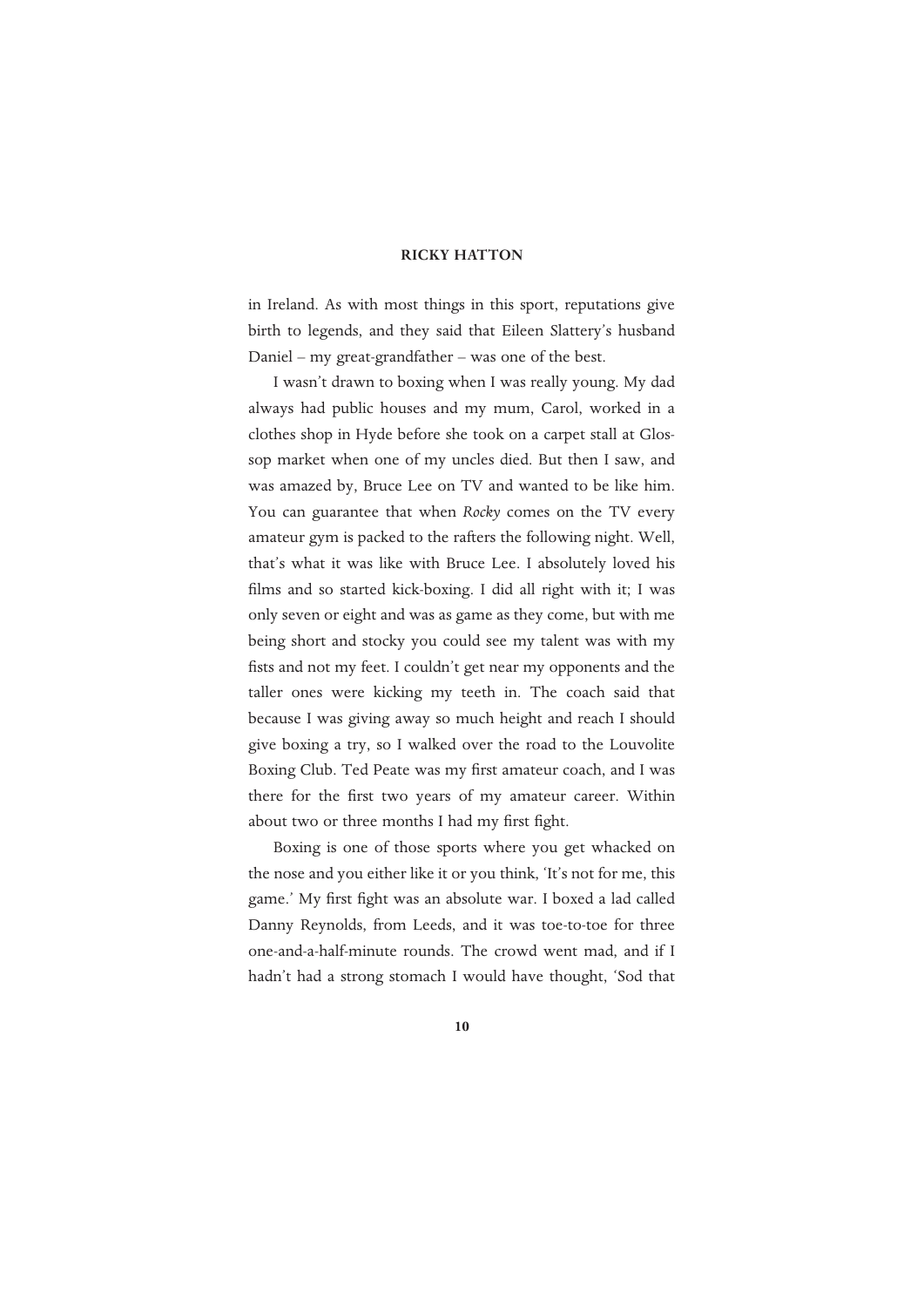for a game of soldiers.' But I loved it. I was hooked. The harder the fight, the more I loved it.

At the Louvolite there was me, Stephen Bell and Tony Feno, two of my great friends at the time. Stephen went on to captain England as an amateur, and both would come to the big fights later in my career, but back then boxing was fun for us, we were best pals and called ourselves the Three Amigos. There are still old black and white pictures of us in the gym now. In the minibus we'd sing songs all the way down to the show, tell jokes and take the piss out of Ted. By the time we got to the show and we had to fight it was almost as if it was secondary to having a laugh with the guys; you'd expect that at a young age I suppose, we were only eleven or twelve. I loved going boxing and going to the gym, even from the start, but it was a social thing as much as a sporting thing for a while. That didn't last too long. As the fights ticked by, and people started to tell me they thought I was pretty good, I began to take it a bit more seriously.

Like my dad, though, and my grandad before him, I was playing football as well and I also supported Manchester City like them. I played right midfield and wasn't bad, featuring for my local team on the council estate in Hattersley. I went for trials with Tameside Boys, my county team, and was selected for them. By playing for Tameside I was picked up by Man City and was at the FA School of Excellence for two years. In my class at City were Jim and Jeff Whitley, who both went on to play for the club and were capped by Northern Ireland, and it always makes you wonder, could I have done it? I was okay and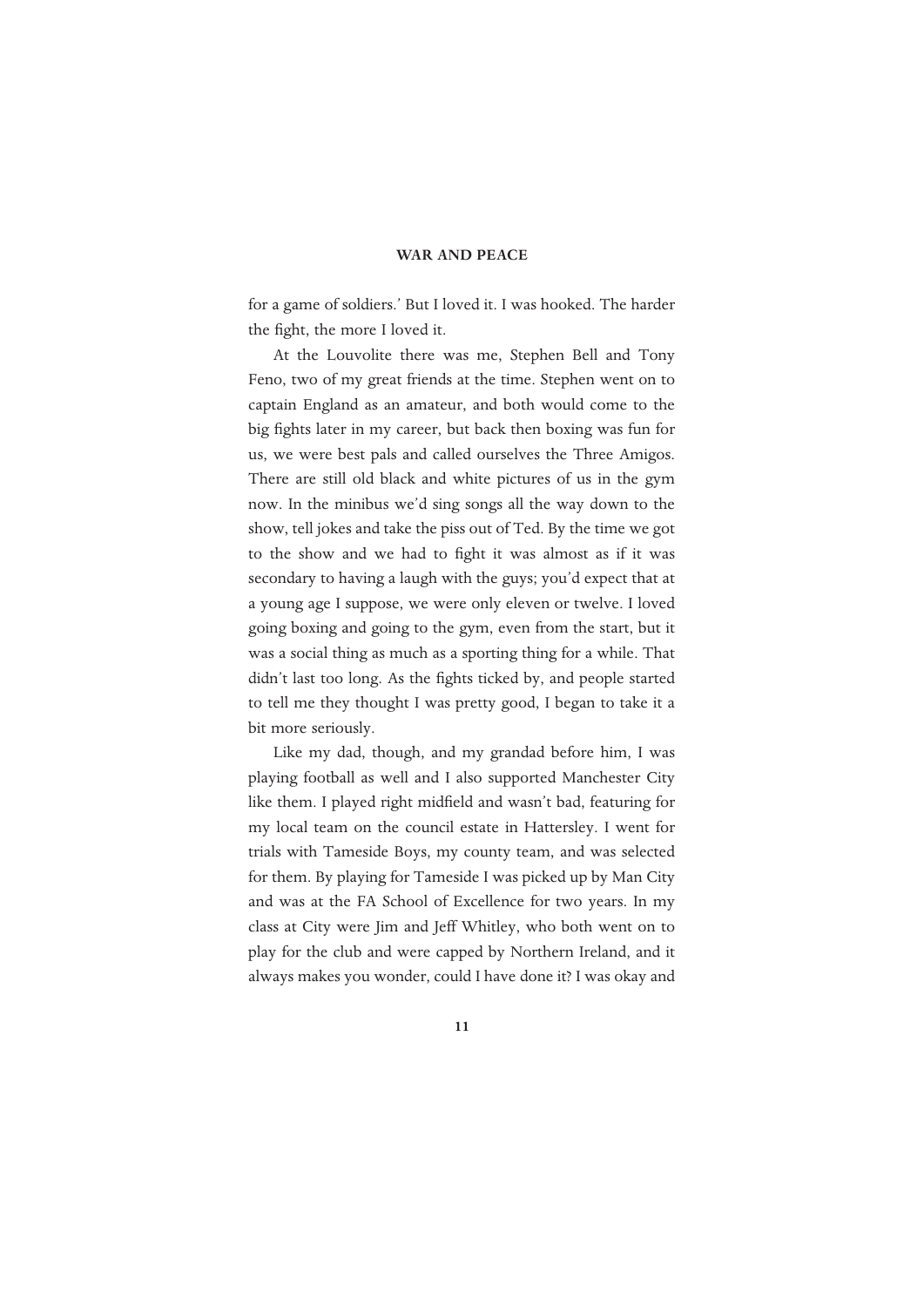was always very fit because of boxing. I got up and down the pitch really well, was a good tackler and a decent passer of the ball. I was a Roy Keane-type player, always very aggressive, as you can imagine – and, as boxing keeps you thinking three or four moves ahead, I could always read the game well, pick a pass out. There were some players in my class who stood out a mile though, and I wasn't one of them. It was also clear to anyone watching that my real talent was with my boxing and I was forever working on that.

My dad had a pub, the New Inn in Hyde, where he built a gym in the cellar; I would spend hours down there practising punches, combinations, feints and footwork. The cellar had several small areas: if you went straight ahead and turned right there was a big room where all of the barrels were stored, beer, lager, ciders and so on; next was a little room where my boxing gym was; and through that a smaller room where all the spirits and bottled lagers would be. Then, if you came out of the gym and doubled back on yourself, by the staircase there was a long corridor that lead to three smaller rooms, where the pub football teams used to get changed before a game on a Sunday morning. There was also an extra room, full of clocks and things because there was a pigeon club at the pub. It was amazing in there, and it's fair to say there was a broad cross-section of people who came into the New Inn.

When I was training on a Friday night I would get people coming down to watch me now and then. The pub was supposed to be haunted, so I'd only go down there with my trainer because you believe in bad things at that age, don't you? But I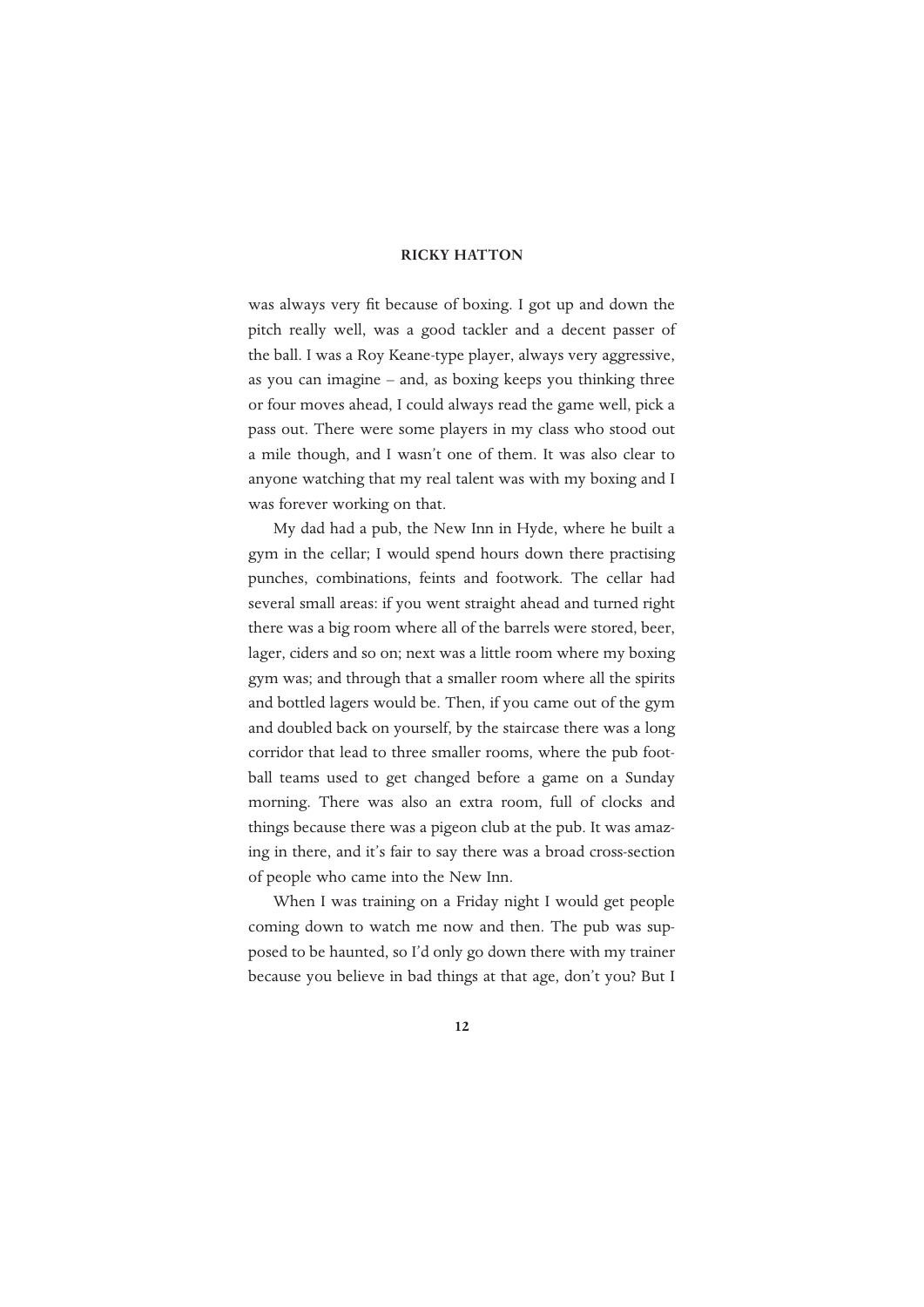had many happy times down there. It might have been the hardest game in the world but I was a bit of an anorak, even as a kid; while other lads from school and the estate were out on their skateboards, BMXs or mountain bikes, I was down there training. I suppose that's what you've got to do to reach the top, you've got to live it. One of the Louvolite coaches, Mick Lowan, brought his pads and came down to the cellar and spent hours and hours coaching me.

The gym I had in the cellar was just about the size of a small ring. On the walls we had fight posters of Marvin Hagler and Sugar Ray Leonard, and former heavyweight champions Leon Spinks and Mike Tyson. I had a corner where I would keep my skipping rope, gloves and hand weights, and there was a mat which, when I'd done all of my floorwork, I would lean up against the wall. The punchbag and floor-to-ceiling ball would come down and be put away when me and Mick did the pads. I just ate, slept and breathed boxing – I was pretty much training like a pro from the outset. Even when I was due to fight on a Monday I was asking about possibly fighting on a Tuesday. More often than not I didn't get a fight but it didn't really matter to me, I just loved being around boxing, full stop.

When I trained down in the cellar some nights there was a steady flow of people coming to watch me train with a beer in their hand; some would go and get another pint from the bar and keep coming down for hours.

Even though I was so young I enjoyed it in the pubs, it was character building. You would look across the bar and think, 'Jeez, I don't want to end up like him.'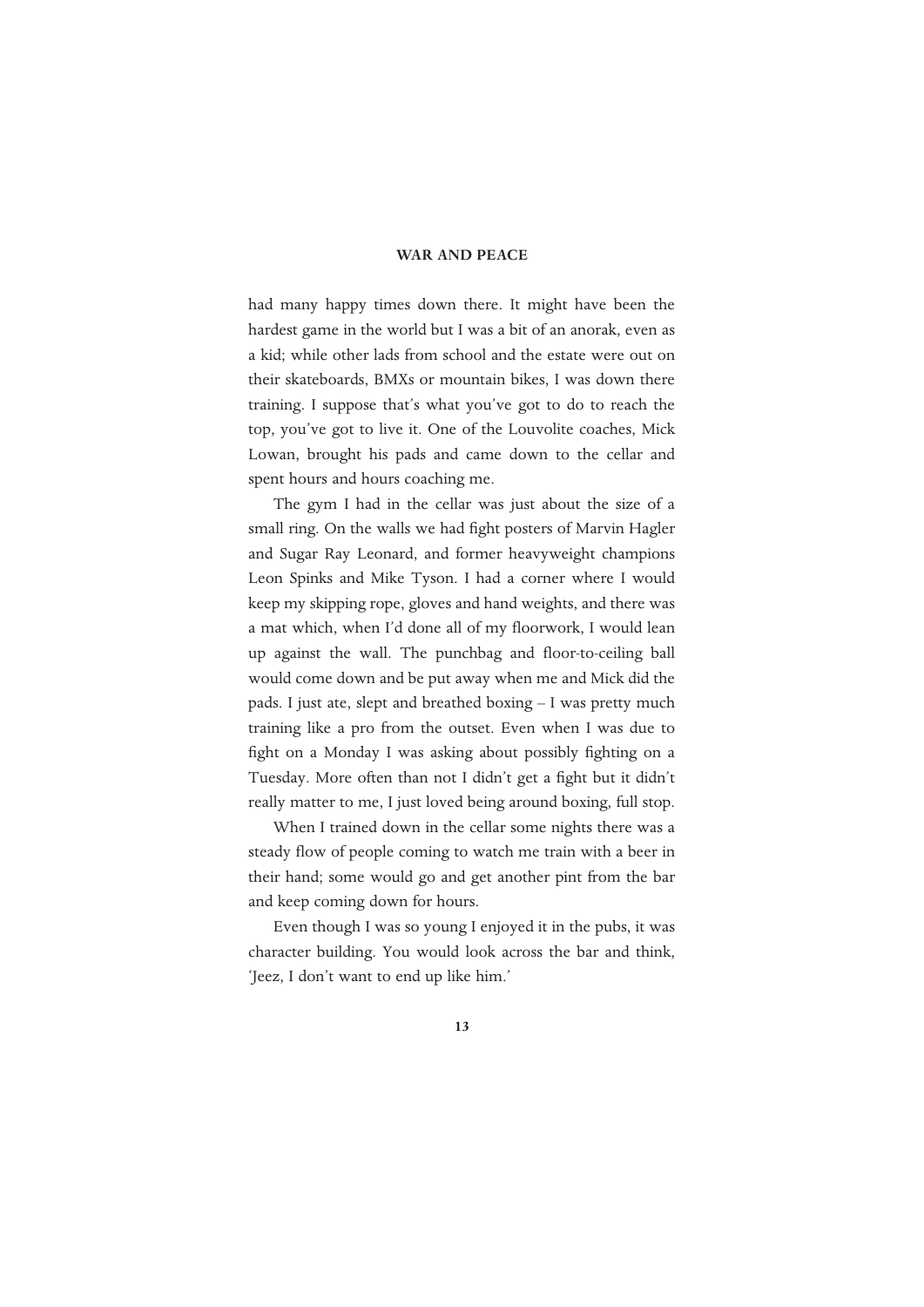I think that's one of the reasons Dad never drank. I don't really know how that came about, but he had played football for City and it was just something he was never entertained by. I asked him one day and he just said, 'It's always been the case. I never really fancied it, wasn't into the nightclub thing. I was into sport. And when I was in the pubs and saw the sights across the bar I thought I'd made the right decision.'

Each to their own.

And Dad was always a grafter. He always worked hard. He had six or seven pubs, two carpet shops, and even before that he worked on the markets. He wasn't scared of rolling up his sleeves so that we could have the good things in life.

But in a local there's always the little old guy who sits in the corner by the dartboard, and as a kid I would challenge the regulars to games of darts. There's a fella who thinks he can pull women every five minutes and another fella who's the next Maradona, or so he thinks. They're characters you get in every bar up and down the country.

It was great, and I had a very good upbringing in the pub; later, when my dad started up a carpet shop, I was going out to people's houses and fitting them, dealing with the public.

The area where I spent my childhood often got headlines for the wrong reasons. The exact house where the Moors murderers, Ian Brady and Myra Hindley, lived several years earlier was just two hundred yards away from where we lived. It was destroyed in 1987. My younger brother Matthew and I used to go to primary school with the son of the infamous serial killer Dr Harold Shipman, who murdered more than 200 patients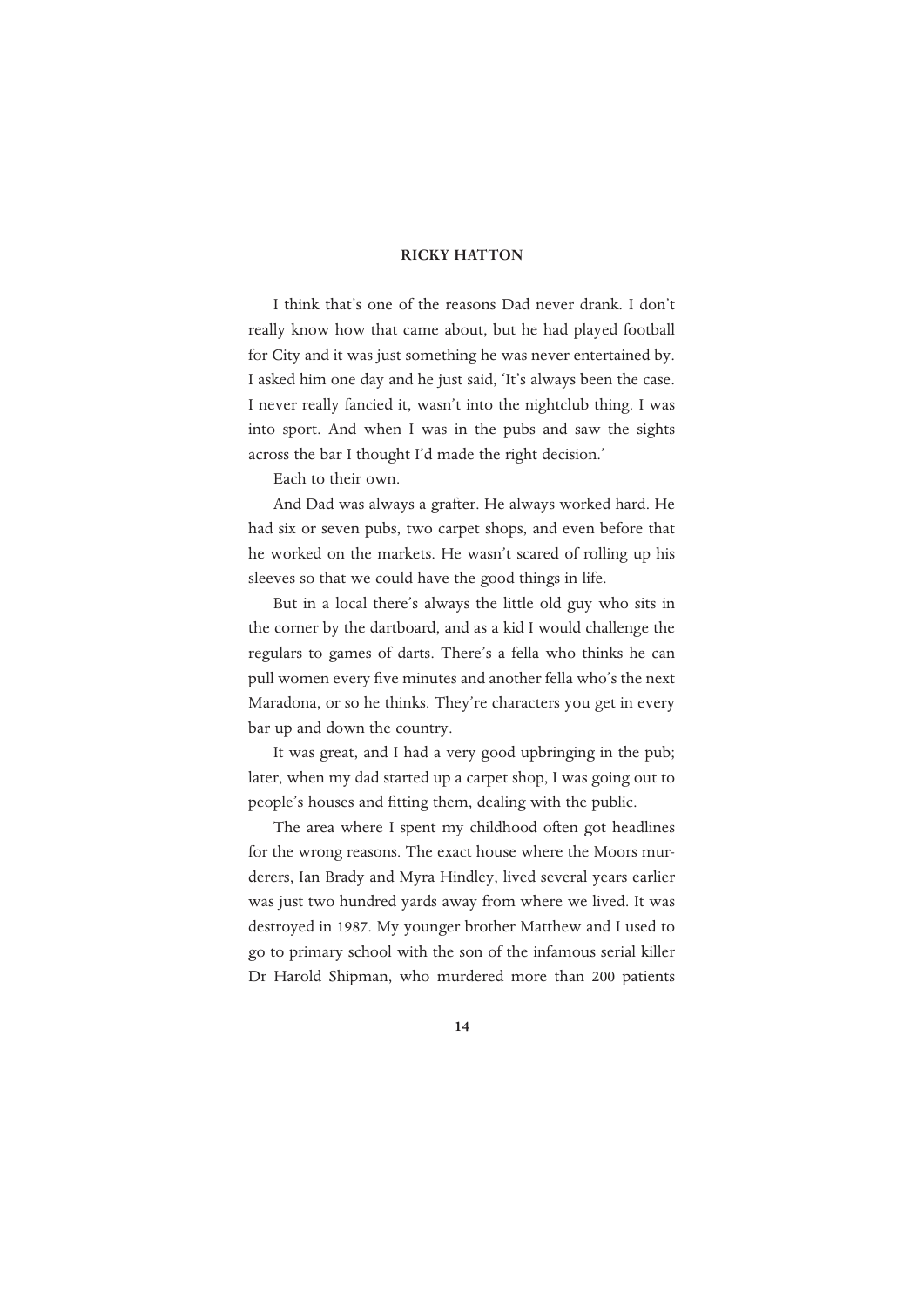after moving into the area in the 1970s. Greater Manchester was in the headlines again in 2012 when two female police officers responded to a call in Hattersley only to be attacked by Dale Cregan, a fugitive who was on the run and who phoned in a false call-out to ambush the women – using guns and grenades. Some of the nicest people in the world come from the area but sadly it's not known for that.

Boxing has always helped people in the poorer sections of society, and some boys in and around Hyde ended up being taken to the gym to iron out kinks in their behaviour, but there really wasn't any of that with me. I think I only ever had one fight at school. That was in the first year, and no one wanted to fight me again because I flattened him. My teachers always said I was never any trouble; good as gold, they said, and they were right. The thing was I was bone idle. If my son, Campbell, had the same attitude as I used to have, I'd wring his bleeding neck. I was more interested in boxing, football, City, anything. I just wasn't into schoolwork, studying or exams. I thought I didn't need to do it because I was going to be a boxer; I was going to be a world champion. It was a stupid attitude to have because at twelve or thirteen I didn't know if I was going to make it as a boxer, and I certainly didn't know if I was going to become a world champion. I just farted around and if I hadn't made it in boxing I'd have had no exams or qualifications to fall back on; I could have been in a whole heap of trouble.

I still flirted with football because as an amateur boxer not many of the other kids would fight me. At the start of my teens I had won the schoolboy championships two years on the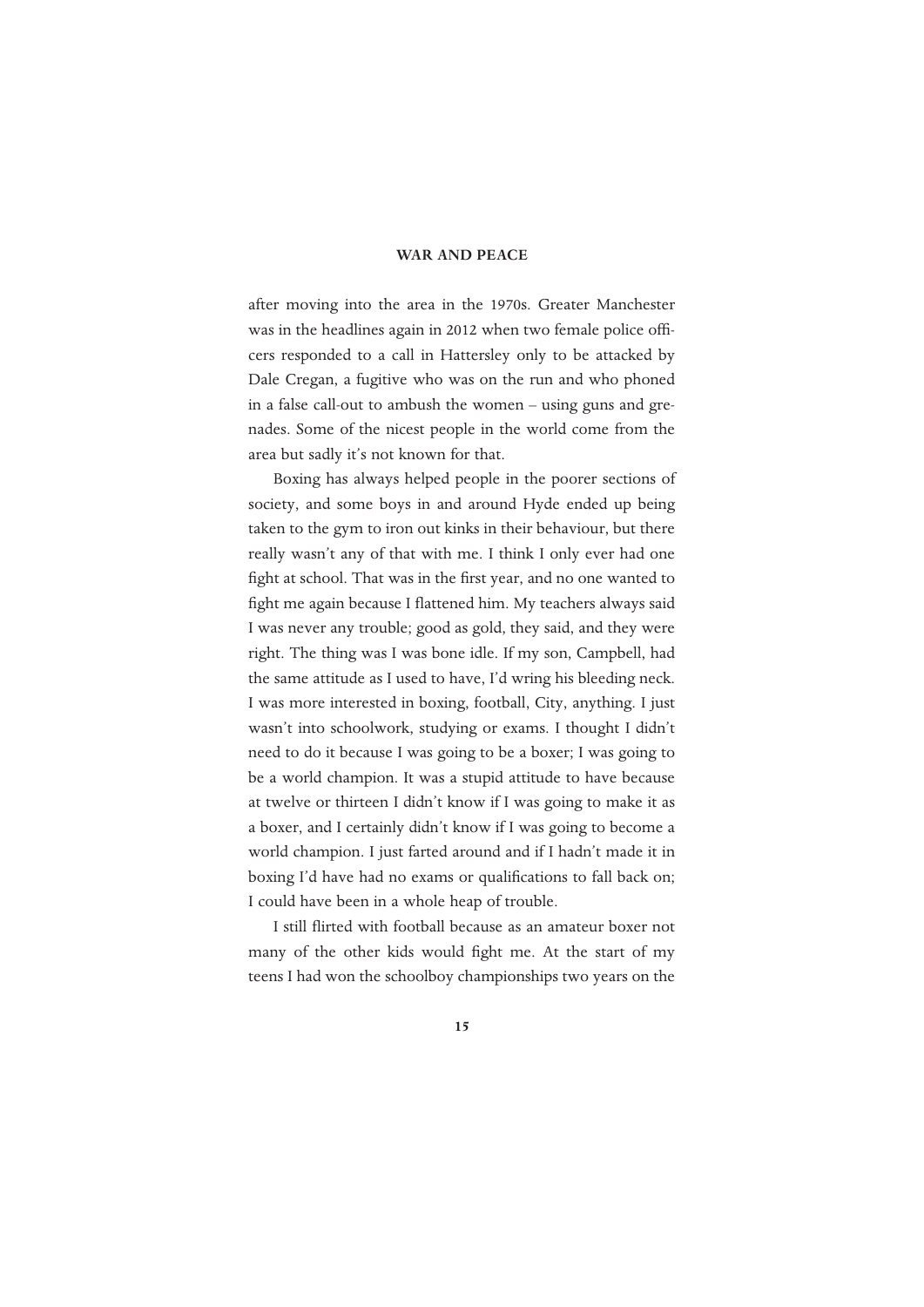bounce and had knocked everybody out in every round. I ended up getting byes into the semi-finals and finals because I couldn't get fights. I was going up and down the country weighing-in at as many shows as possible to try and give myself the opportunity of getting matched. That meant my attendance dropped at football training. I was missing sessions, and Manchester City let me go as a consequence, saying, 'We're impressed with what we've seen, Ricky, but we haven't seen enough of you because of your boxing. We'll keep an eye on you.' That made my mind up. I packed it in for a couple of years, only to make a brief footballing comeback when one of my friends started a team, Hattersley Youth, on the estate. But I'd set my heart on boxing by then.

I had moved from the Louvolite and was now at Paul Dunne's Sale West Boxing Club. Paul used to work with my grandad, my mum's dad, for a security firm and my grandad said to give Paul's gym a go and it went from there. I still trained in the pub and in my own time, too, and I could turn my hand to almost anything in the ring. Sometimes I would box and move – using combinations, defence and footwork – the next minute you would see me ripping into my opponent. I would get that red mist, the eye of the tiger, from a very young age. The minute you get caught with a shot, ideally you go into survival mode, go defensive and tuck up. That wasn't me. If they cracked me with one, you could see steam come out of my ears and I sometimes forgot the main rule of boxing, which is to hit and not get hit. My attitude, which was totally wrong, was: 'If you hit me, I'll hit you back harder.'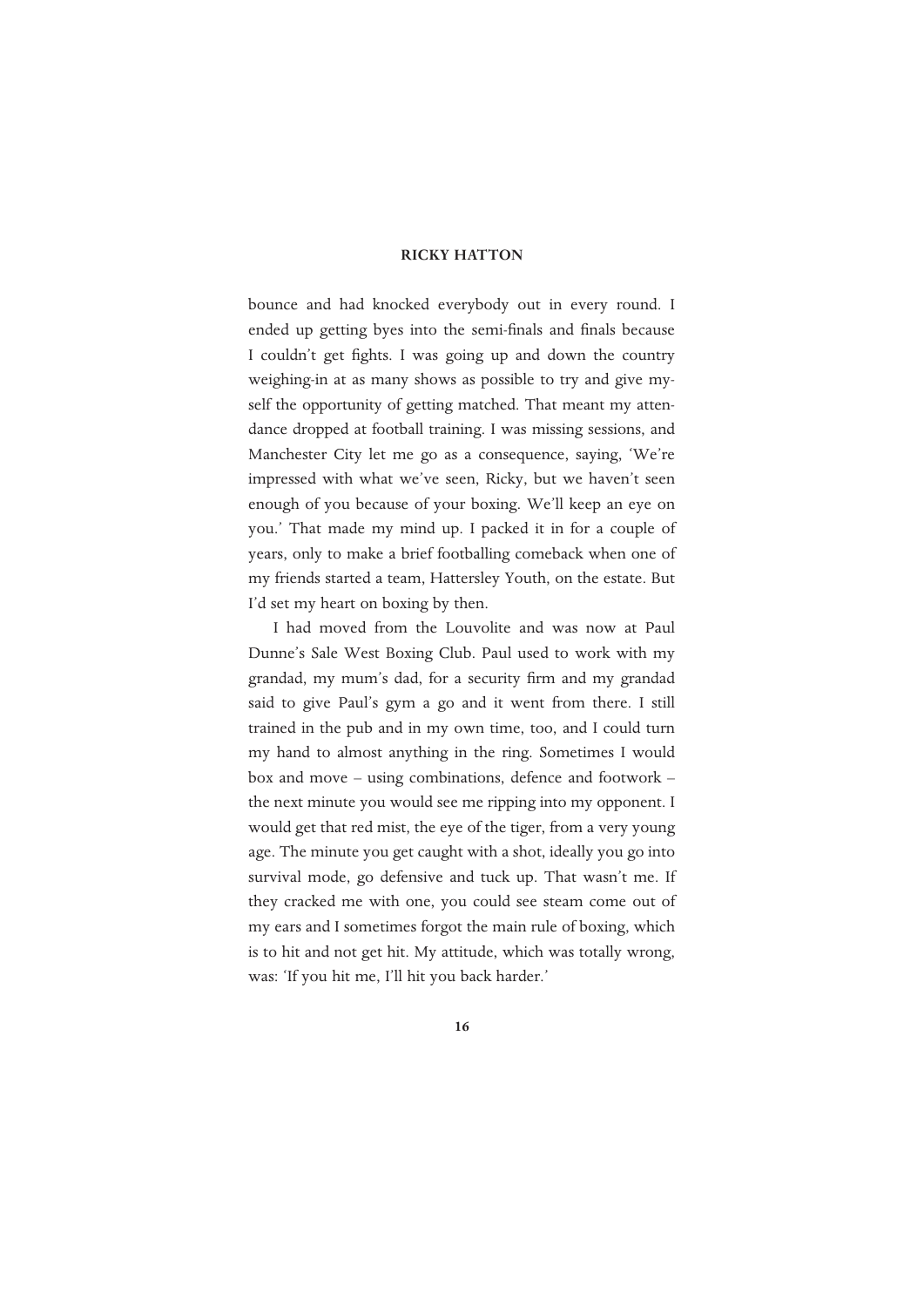By this time it seemed my whole family were into the carpet business. My Uncle Paul, Uncle Ged and my late Uncle John all had carpet shops. Then, when the pubs started to open beyond 3 p.m. on a Sunday they became very hard work, opening really long hours, so my dad gave up on the pubs and gave carpets a go like the rest of the family. It went well for him – and I started to help here and there at R Carpets in Gorton. At first I used to go in at weekends. I think it helped my boxing because I would be chucking underlay on the van, throwing grippers on, putting carpets on and lifting them on the rack; there was a lot of lifting and I think physically that stood me in good stead.

It was logical that I'd start carpet fitting, I suppose, and if the boxing didn't work out it was a trade to fall back on. At least I'd be earning. My dad used to say to Pete, who was the main carpet-fitter, 'Take Ricky out. Show him a few bits.' At first I was just putting the grippers down, then I would put the underlay in and then I started to learn to fit the carpets. I was probably Manchester's worst ever carpet-fitter to be honest with you. I was cutting them short, cutting through wires, I was terrible – I'd spend all day on my hands and knees and get home with dozens of plasters on my fingers and must have cost my dad a fortune. In the end he bought me a shop to look after in Hyde and put me in retail. As it turned out, if I was bad at carpet fitting, I was worse as a carpet salesman. It's just as well I had the boxing to fall back on because I wasn't much cop at carpets.

As a family we weren't very wealthy but we didn't ever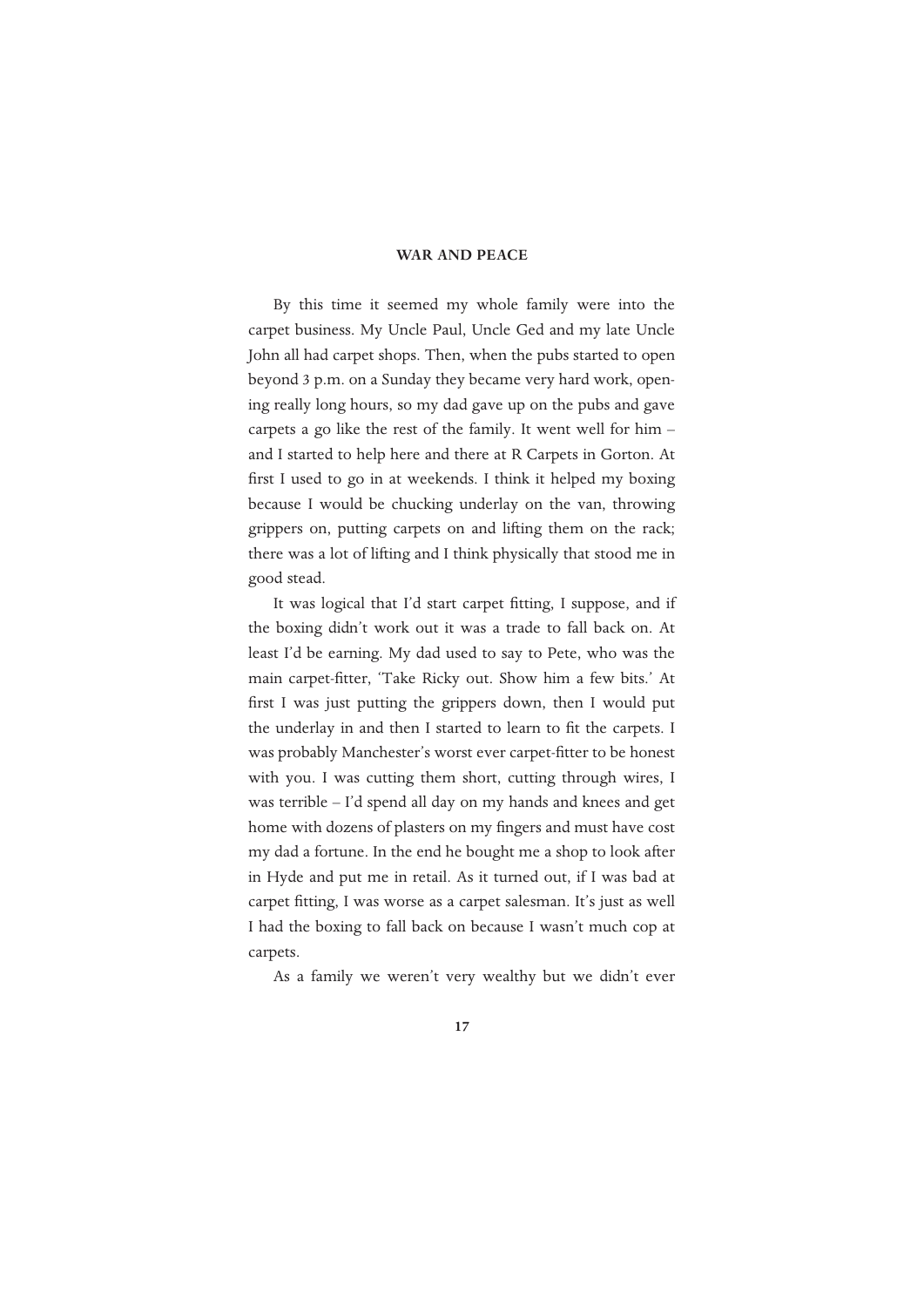want for anything. Life was good, we were extremely close and if we needed football boots or trainers, we had them; it was the same for boxing gloves and kit, and we always had family holidays. We went to Tenerife, Benidorm, Magaluf, Torremolinos, Turkey and Egypt; we were very fortunate and saw a lot of the world at a young age. We went to Disney World in Florida twice, where it was all very expensive – and some kids will never go – so we were very lucky.

It wasn't all about pricey foreign holidays, either; we went to Blackpool a lot, too. We had some great times there. My dad's mum and dad – Nan and Grandad – had a caravan in Blackpool and we would go three or four times a year. It was me, my younger brother Matthew, Mum and Dad, and Nan and Grandad. We would go to Pleasure Beach, the Sandcastle – I've taken my own son and there's loads of fond childhood memories there. The good times always go through your mind, and when we're queuing up to go on the rides they come flooding back to the surface, like my lunch almost does whenever I've had to go on them.

Now, although I was always pretty quiet as a kid, my brother Matthew had a right mouth on him. He also has a dry sense of humour and will take the piss out of you without you knowing he's doing it. He used to mouth off and wind other kids up, and when it went tits up, he'd shout, 'Rick, sort this out.' I cleared up a lot of his trouble. He was a little shit; worse than that, he ended up supporting Manchester United.

It was in the New Inn, he was only about eight years of age,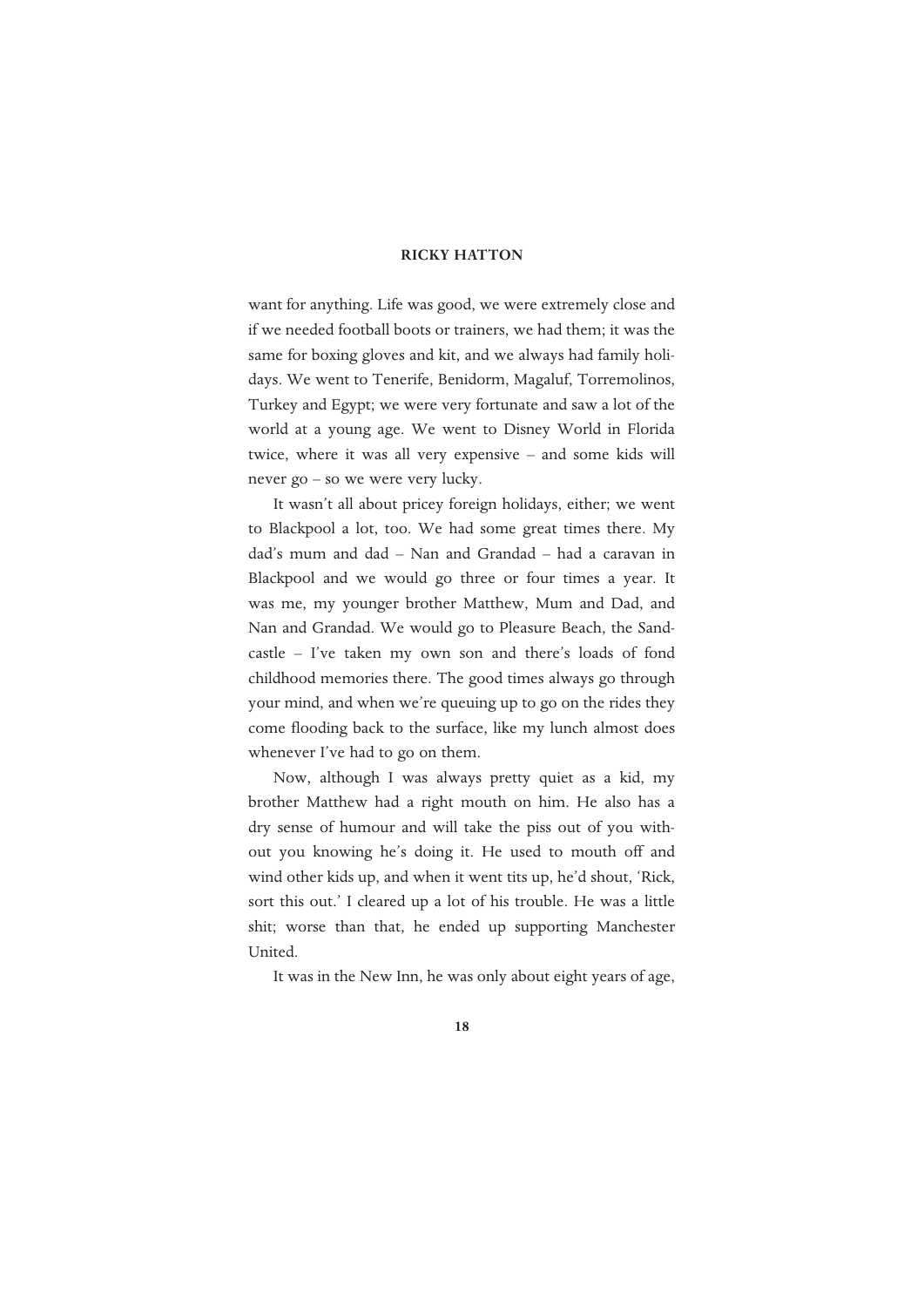and one of the customers came and said, 'What team do you support then, Matthew?' He didn't know who he supported so the fella gave him a United badge. It was the size of a onepence piece and Matthew was so impressed with this 'medal' he ended up supporting United.

We've had our arguments like all brothers do but we were very close when we were younger. He took a shine to boxing, too.

I was getting into the sport more and more seriously. It didn't always go my way, of course; I also lost fights. I was eleven years old when I thought my world was coming to an end. Robbie Grainger was a good fighter from Liverpool, and he'd beaten me on points. It was close but I thought I deserved the decision; I ended up boxing him a couple of years later and beat him. Then I was beaten by another lad from Liverpool, Tommy Lewis; I'd defeated him the first time but lost the rematch. There was a balcony over the ring that night and the changing rooms were upstairs. I took it so badly I didn't want to go downstairs, let alone go home; it was my second loss and my mum had to come in and get me because I was up there sulking and crying. 'Pull your face up,' my mum – who was my biggest fan – said.

Sale West was a small Manchester club that had some good kids but never anyone who'd gone on to national titles or anything like that. A couple of lads went pro but never really did anything. It was in the community centre, a basic place, and I got on well with Paul Dunne from the start. Paul was a former pro who'd had thirty fights and won more than he lost. He had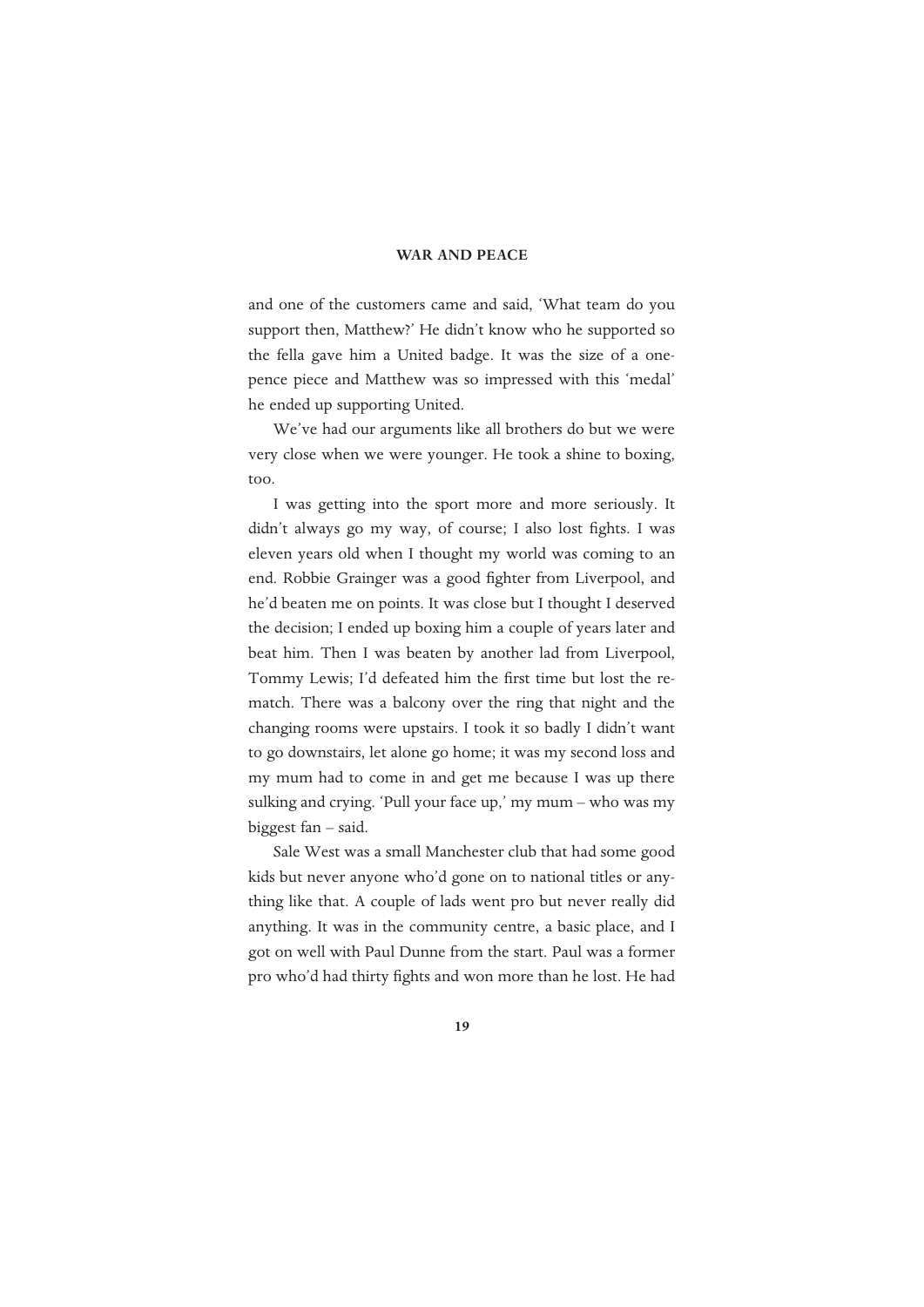a thick Irish accent that was hard for me to understand at first but from the outset he taught me how to roll, how to box and how to weave, which in the amateur game is quite rare.

Even as a novice I had been catching shots and throwing body punches – and I used to knock people out on a regular basis with body shots, which is not something you see much of in the amateurs. As a schoolboy, people were saying, 'There's this kid from Manchester who can't half body punch.' I'd just been brought up that way. Paul guided me to eight national schoolboy titles, and he and his chief coach, Jimmy Taylor, took me everywhere. My dad was there, too – if I needed to get to a fight he was always good about taking me there - but usually Paul and Jimmy did most of the driving and we were up and down the country looking for as many opportunities to get fights as we could.

If I had a fight on a Monday, weighed in and then the fight didn't happen for whatever reason, then I would go to fights with some of the other lads on the Tuesday and weigh-in there and hope to get matched. Then, on Wednesday, another couple of lads from the gym might be fighting somewhere else so I'd jump in the car and go with them, then weigh-in and try to get a fight. Even if I wasn't matched I was such a boxing junkie that being on the road and being surrounded by the sport every night was my life. It was all I wanted to do.

I trained every day, with the sounds of Oasis filling the cellar or my headphones when I was in the gym or out on the road. The minute this Manchester band came bobbing along I was constantly listening to them. I liked Oasis from the start,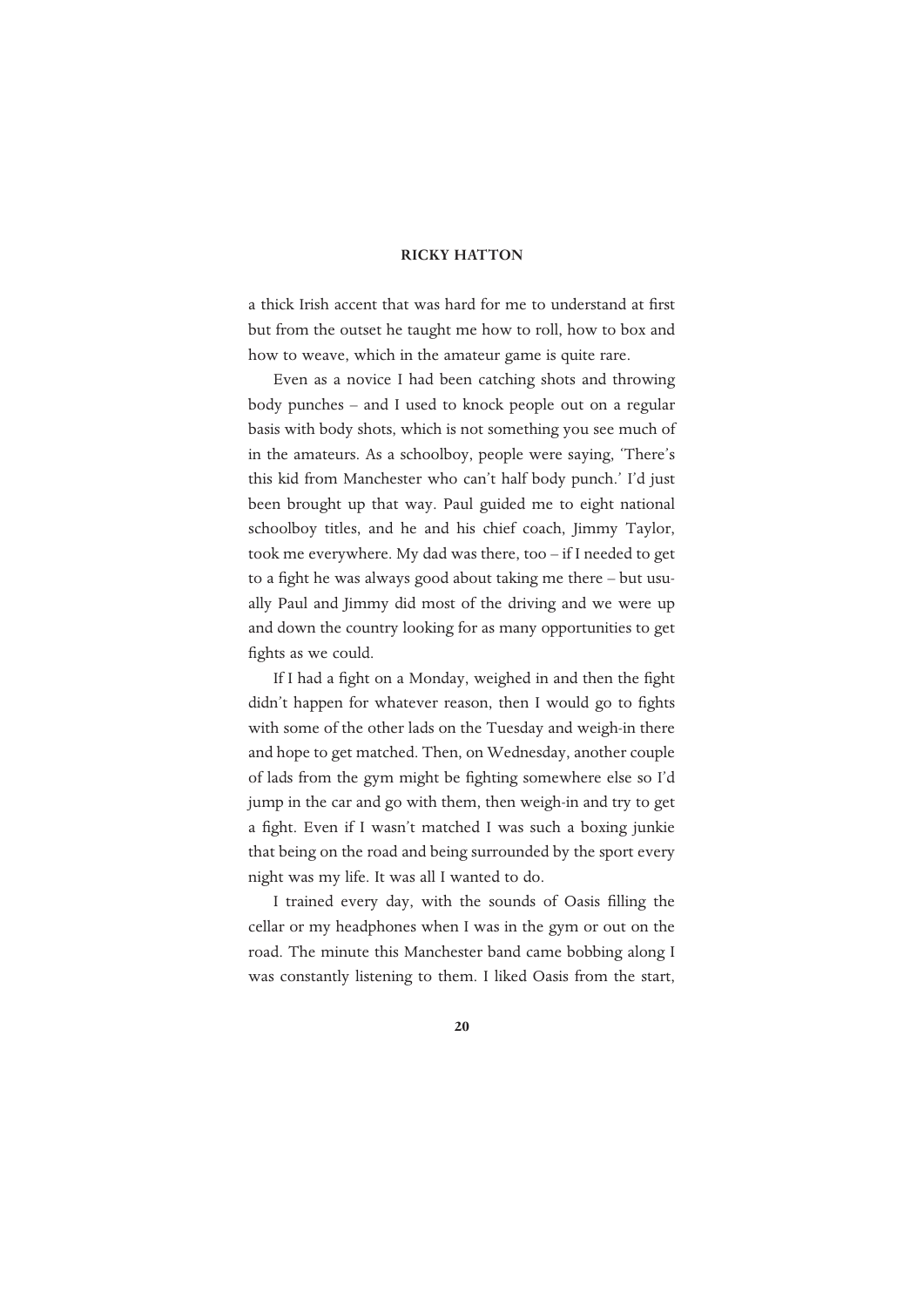with 'Roll With It' and 'Wonderwall', all the songs that would become classics. I had them on when I was training for the schoolboys, in the junior ABAs . . . I've always been a very proud Mancunian. I supported City and listened to Oasis and the moment I heard a Manchester band was doing all right I said, 'Okay, let's have a listen to them.' As much as I love City, and come derby day I always want us to knock ten bells out of Manchester United, later in my career, whether people were City or United fans, they would all come to support me. There aren't many fighters who can unite two sets of supporters but when I was fighting, I did it.

I had a little following, too. My mum and dad were my first supporters and, as I got older and the fights got bigger, we would take a load of regulars from the pub, fifteen, sixteen, eighteen people or so, as well as my wider family and some pals, and we would shoot off to Leyland or Nantwich or Wigan.

It was the ABA youth titles and early stoppage wins that set me apart from a lot of other boxers my age. I was mature in the ring and you could tell that from when I boxed a kid called Jamie Moore.

I was only about fourteen when we boxed in the schoolboys at Blackpool and whereas I'd already won a load of titles, Jamie was only having what I think was his eighth fight. He was a southpaw and dressed a bit like me, all in black – black vest, black shorts and black boots. I thought, 'Jesus, he looks a scrapper.' He looked at me, put his arms out and beckoned me in, saying, 'Come on then.' It was like looking in the mirror: 'This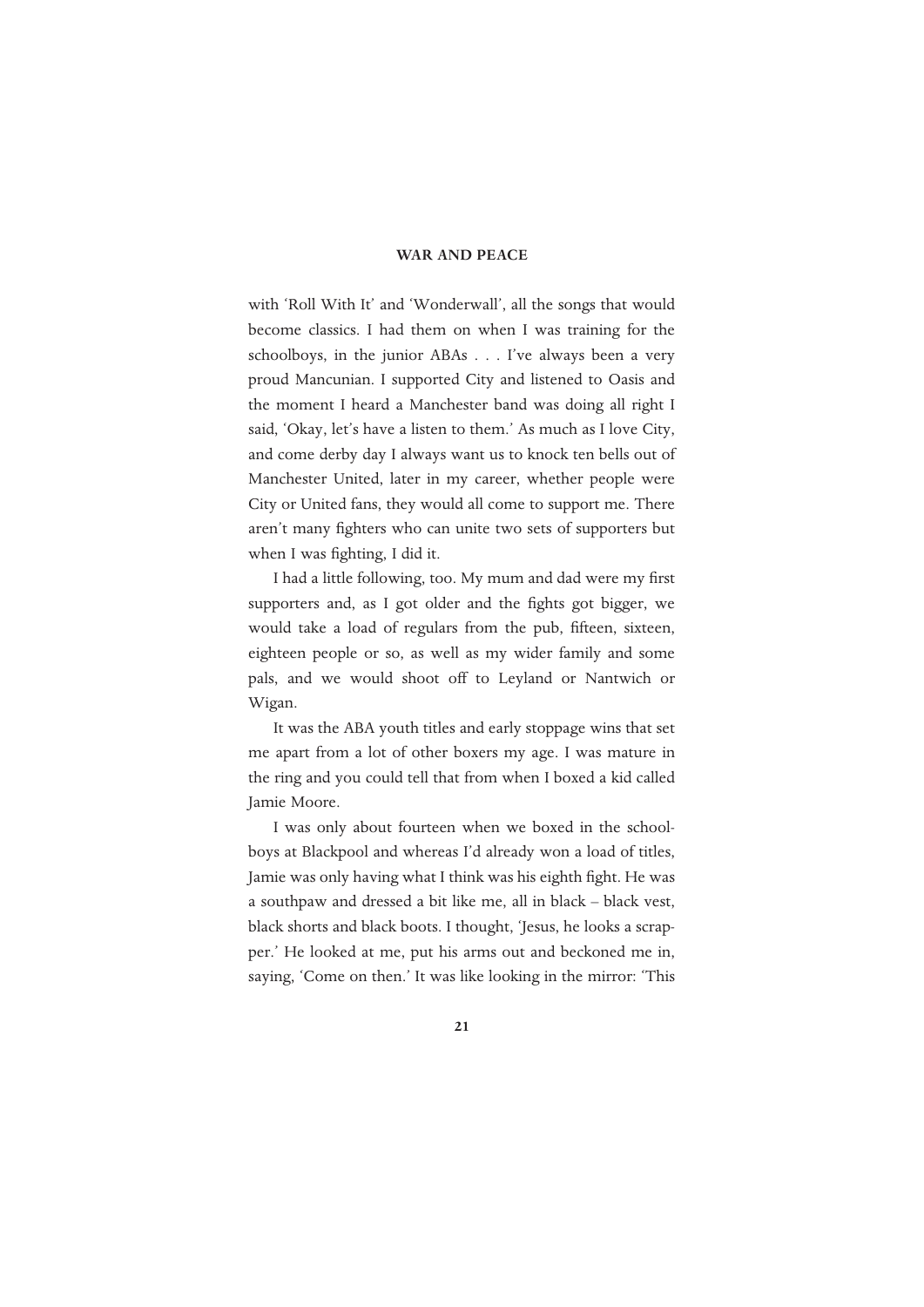fella is coming for a fight.' He meant business. Jamie came out and I threw a few jabs, then followed them with a left hook and was really impressed by the way he rolled under the punch. I actually spun round and thought, 'Eight fights? He must be a ringer. That was good.'

A little later in the round, I barged up to him on the ropes and fired a left hook to the body, forcing him to bring his hands down, and I pinged one over the top. Little Jamie went down, got up and I hit him with a few more so the referee gave him a standing count. Then I followed up, hit him with a load more and the referee stopped it. After the fight, and bear in mind I was only fourteen so I don't know who I thought I was, I said, 'Hi ya, Jamie, all right?' He said he was okay.

'I don't want to sound patronizing,' I carried on, 'because it was over in the first round, but I was quite shocked you'd only had eight fights. I'm pleased I caught you when I did because I was in for a hard night. Don't be disheartened. Stick at it.' I was fourteen and giving that kind of advice. I've been mates with Jamie, who went on to win the European light-middleweight title as a professional, ever since.

It was wins like that that meant I was hard to match. Even by the age of about twelve or thirteen they had started calling me 'The Hitman'. Ted Peate gave me the nickname because I was so aggressive. He would say, 'Jesus Christ. Look at him, here, the Hitman.' I looked like I wanted to kill everyone because I was so aggressive. It got to the point where other trainers and parents were refusing to put their boys in with me. There was an article in the old *Amateur Boxing Scene* magazine,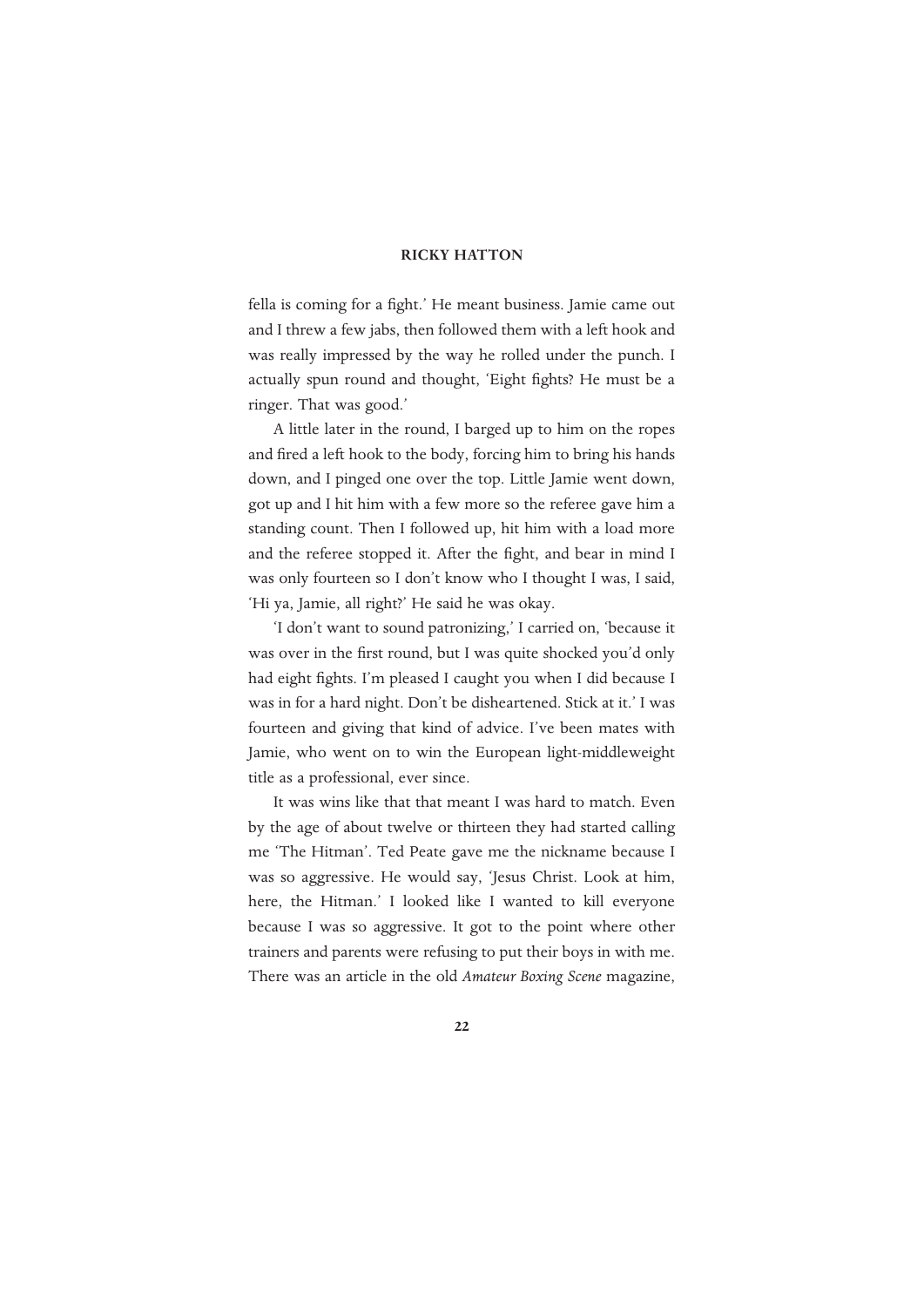which *Boxing News* used to bring out, after my coach called them, saying I was a nightmare to get fights for:

Any club looking for an opponent for a 17/18 year old weighing 65kgs need only contact Paul Dunne. Paul is the Sale West coach and Richard Hatton is the boxer willing to travel anywhere and everywhere for a bout (Europe included). The club are experiencing great difficulty in finding opponents for this talented young boxer.

We were constantly putting adverts out like that, but we were hardly inundated with replies.

Paul Dunne started taking me around all of the professional gyms for sparring when I was about sixteen. We went down to the Collyhurst and Moston Lads Club with Brian Hughes and I used to spar with people like European champion Pat Barrett, Delroy Waul and Robin Reid when he was world super-middleweight champion. Pat was a real puncher and he knocked me down once with a body shot, a left hook to the body, and it was the first time I'd ever been down from one and I'd never felt pain like it. I was quite good for my age so Pat had to open up to keep me off – and rightly so – and he hit me to the body, nearly snapping me in two. I thought, 'Jesus Christ, that's a bit good. I need to be able to throw them.' I couldn't get my breath and was in real pain, and that's when I realized, really, that – with me being short and stocky – body shots could be the way forward.

I'd also go over to Salford and train at Billy Graham's gym,